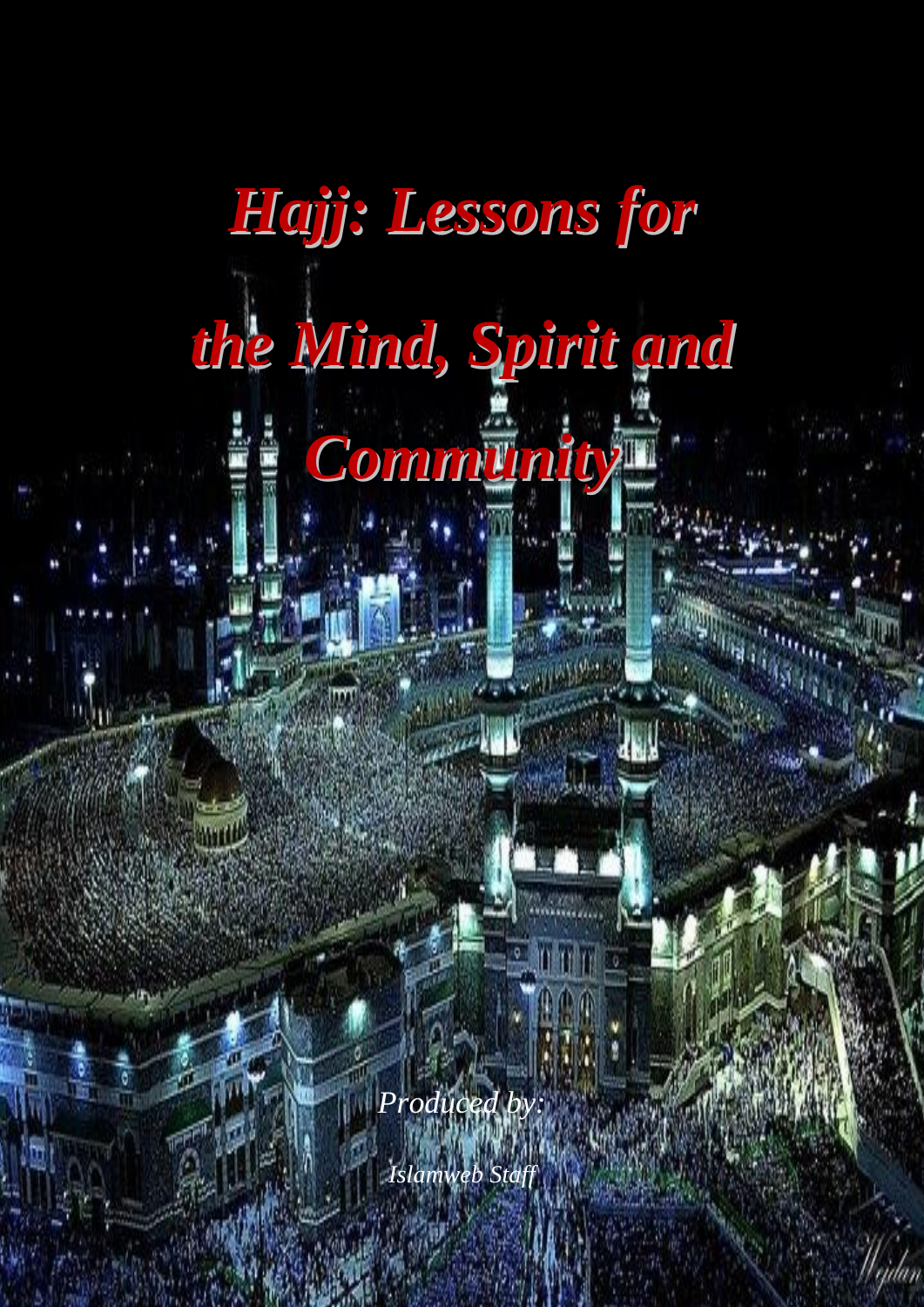### *Introduction*

Islam is the religion of regulation and discipline, which is in consonance with the innate disposition of human beings and the laws that govern the Universe. Everything is assigned a proper place: the sun, moon, stars, and all the celestial bodies follow laws that Almighty Allaah has determined for them, and they never go out of their ordained course. Everything in the world – from the tiniest electrons to the gigantic galaxies – follows its own laws. The laws followed by the natural phenomena of the world are perfectly evident even in the case of human beings, where biological laws regulate birth, growth, and life. In fact, even the tiniest cells and vital organs like the heart and brain – are governed by the laws prescribed for them.

Allaah The Almighty Says in the Quran (what means):

**{***He created the heavens and the earth in true (proportions): He makes the Night overlap the Day, and the Day overlap the Night: He has subjected the sun and the moon (to His law): Each one follows a course for a time appointed. Is not He the Exalted in Power - He Who forgives again and again?***}** (Quran 39:5)

In his book "*Towards Understanding Islam*", *Abu Al-A`la Mawdudi* says:

As we humans can to a great extent deduce the set of laws which control the phenomena of the universe, we call them 'natural laws' even though it is Allaah The Almighty, the Creator and Ruler of the universe, who established them; and hence, it is His Law that is followed by everything in the universe. That is the reason we call Islam the religion of the Universe; because, Islam is nothing other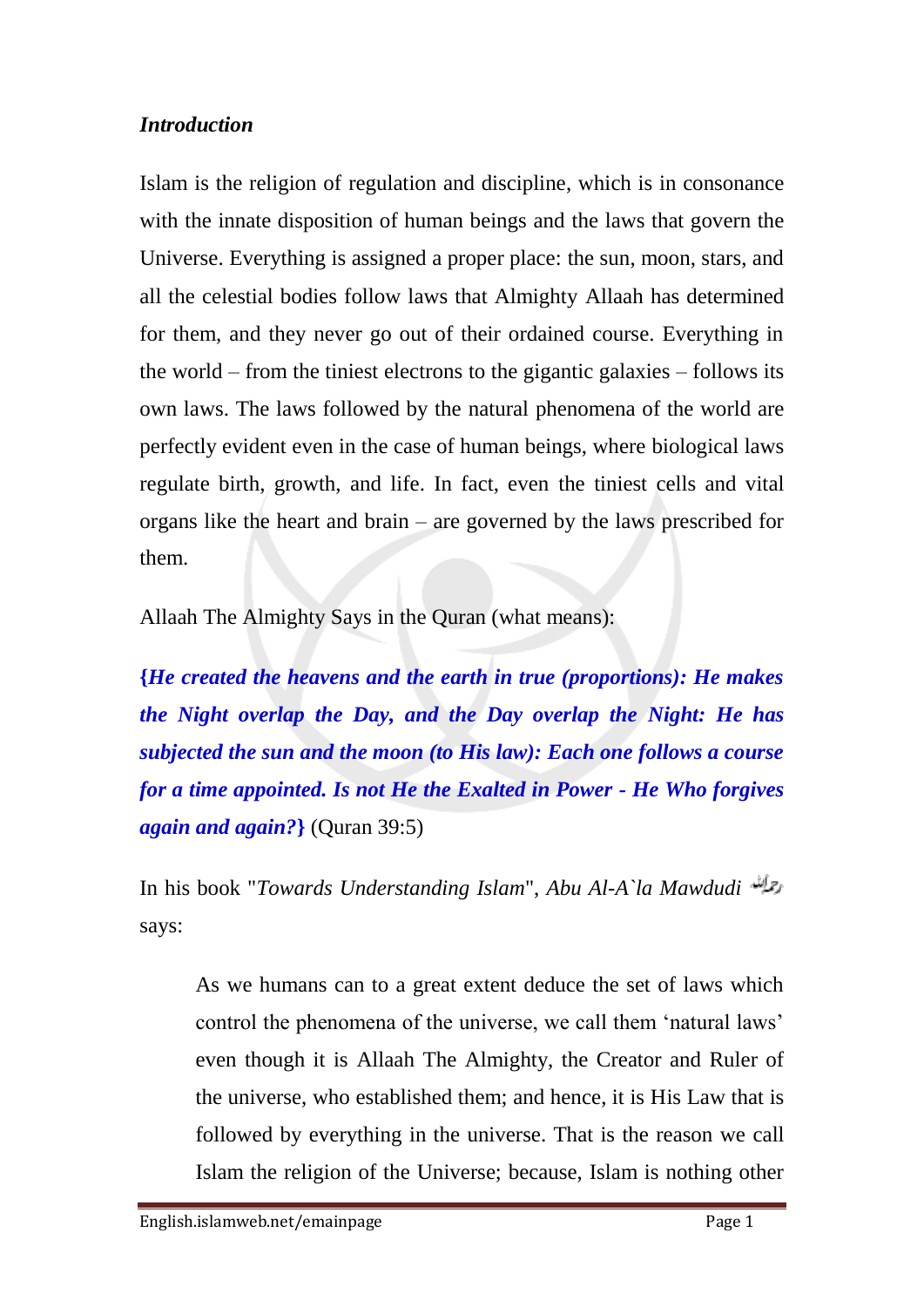than obedience to God, Who is the Lord of the universe. From this angle, everything in existence is Muslim – air, water, heat, stones, trees, and animals – as they all obey the Creator by submitting to His laws. Even unbelievers and atheists are Muslim as far as their bodily existence is concerned, for each part of their bodies follows the course Almighty Allaah established for it, from birth until death and dissolution.

Islam teaches that Almighty Allaah, nature, and humanity are not remote, alien to, or opposed to each other. Almighty Allaah makes Himself known to humanity through nature and humanity itself: and nature and humanity are two books (of creation) that make Him known. Islam is the name of the code according to which nature functions in perfect obedience and by which humanity is required, but not forced, to live by using its free will.

Allaah The Almighty Says (what means):

**{***O mankind! We created you from a single (pair) of a male and a female, and made you into nations and tribes, that ye may know each other (not that ye may despise (each other). Verily the most honored of you in the sight of Allaah is (he who is) the most righteous of you. And Allaah has full knowledge and is well acquainted (with all things)***.}** (Quran 49:13)

The Messenger of Allaah  $\frac{365}{100}$  is reported to have declared in his farewell address at *Arafah*: *"O humankind! Your Lord is one Lord, and you have one father. All of you are from Adam, and Adam is from dust. The noblest of you is the most God-fearing. No Arab has any superiority over a non-Arab, no non-Arab has any superiority over an Arab, no*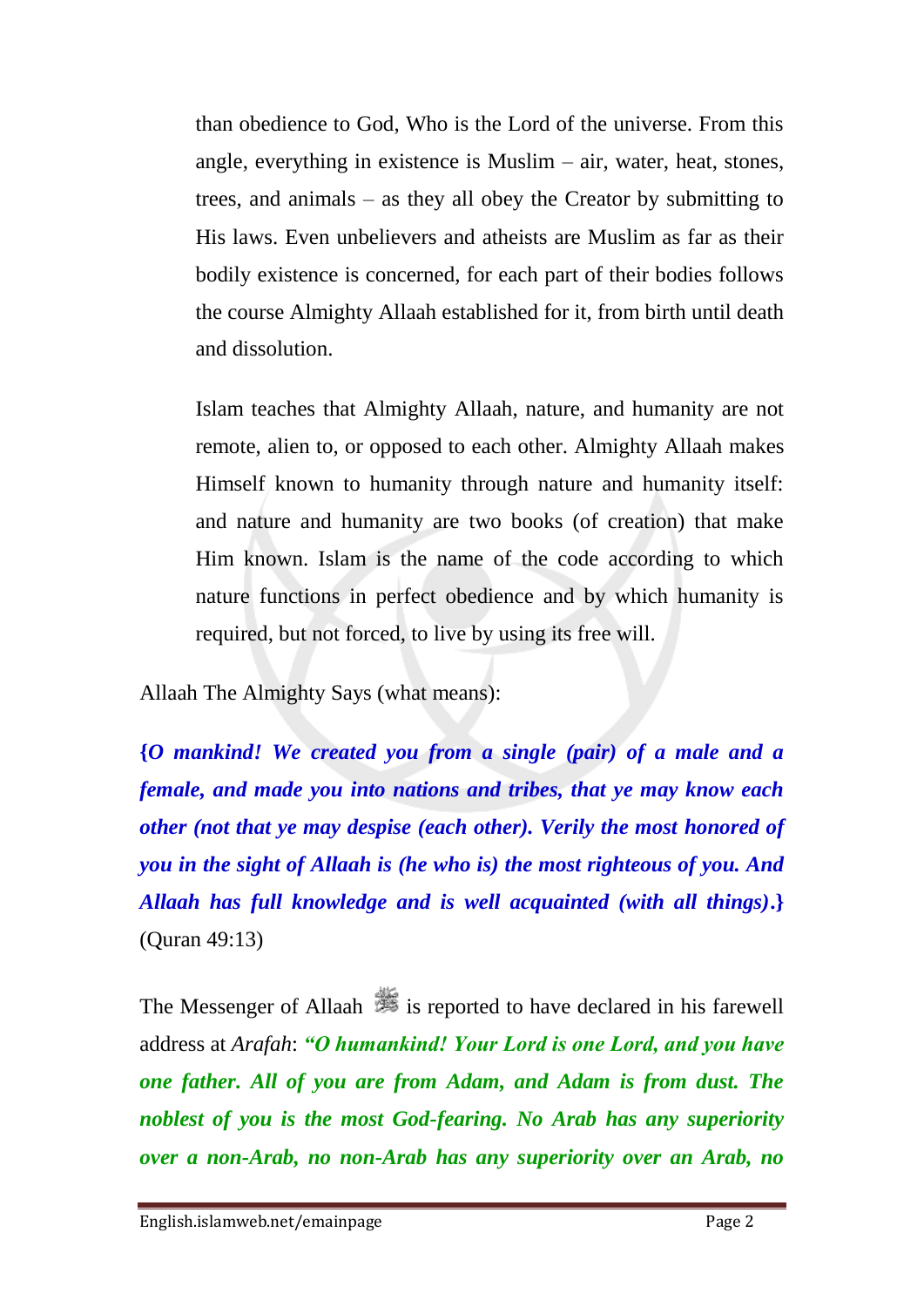# *black person has any superiority over a white person, and no white person has any superiority over a black person – superiority is only through piety."* [*At-Tirmithi*]

The unity of humankind is a concept of Islam derived from the Unity of the Creator, Who is the Source of all existence. To a Muslim, social status and racial superiority are meaningless as the equality and brotherhood of humanity is basic to the living faith of Islam. Islam is Allaah's Religion – in the sense that it is Allaah who inspired all His Prophets and Messengers to preach to their people, the same religion of submission to the will of the Creator. Hence, it is only reasonable to believe that Allaah The Almighty does not confine His religion or favors to any particular nation, race, or age. Thus, there cannot be any contradiction or fundamental differences in the religion of Allaah. When understood properly, it affords no chance to anyone to feel any sense of supremacy or presumed exclusivity. Moreover, when imparted to humans, it instills into their consciousness a clear concept and a sound basis of human brotherhood. As the Muslim believes in the Oneness of Allaah, the oneness of humanity, and the oneness of religion, he believes in all the messengers and revelations of God without discrimination.

Of all the rites of Islam, *Hajj* is most particularly significant to the concept of unity in that it brings nations and tribes together from distant lands before their Creator. *Hajj* strengthens the foundation of brotherhood among people and societies as nothing else can.

This annual pilgrimage of Muslims unifies them as one brotherhood in the worship of Almighty Allaah, the One Creator and Sustainer of the whole universe.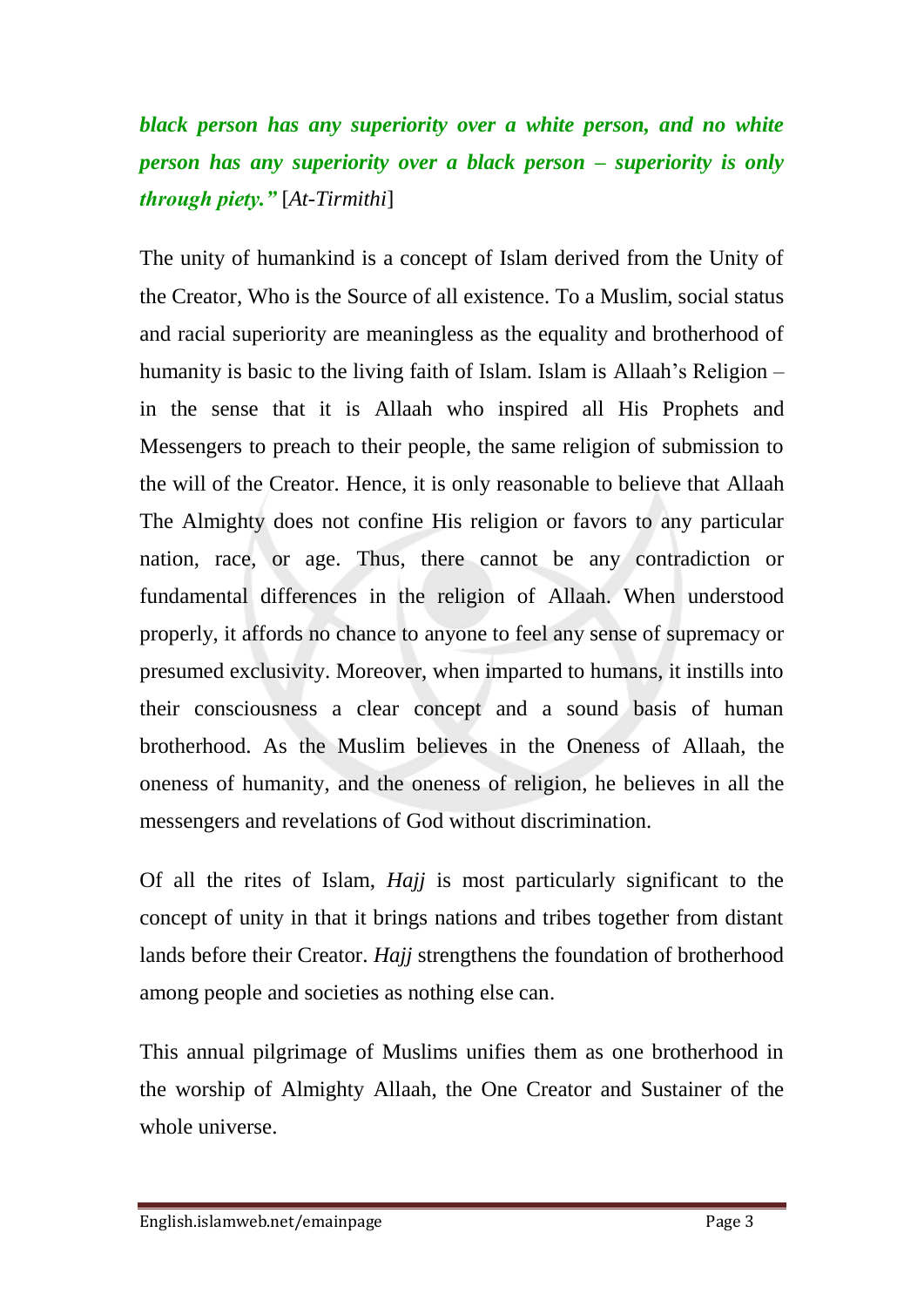Allaah The Almighty Says (what means):

**{***Surely this nation of yours is one nation, and I am your Lord, so worship Me***}** [Quran 21:92]

The essential unity of humanity is the constant theme upon which the whole edifice of Islam stands; and Muslims never disagree on this unifying idea. History can never call to mind a more superb call than this divine call for unity that was given through Allaah's Book and through Prophet Ibraaheem, may Allaah exalt his mention, at first, and finally through Muhammad ...

On the decisive day at *Arafah*, the declaration of the unity of humanity was by Muhammad  $\frac{1}{2}$ . That was a defining moment in history as that call dealt a death blow to injustice and discrimination on the basis of color, caste, race or language. The Prophet  $\frac{dS}{dx}$  announced: *"The Hajj is Arafah"*. Henceforth, millions of Muslims of every hue and stature from the far corners of the world flock to *Arafah* on the same ninth day of *Thul-Hijjah* every year to stand in prayer. This day, the Day of *Arafah*, is honored as a day of human unity  $-$  a great day for the worship of the one and only Lord of the universe.

On this blessed day, Muslims respond to the call of Allaah given through His Prophets and Messengers, may Allaah exalt their mention. As the Quran says (what means):

**{***The first House (of worship) appointed for men was that at Bakkah: Full of blessing and of guidance for all kinds of beings: In it are Signs Manifest; (for example), the Station of Abraham; whoever enters it attains security; Pilgrimage thereto is a duty men owe to Allaah,- those*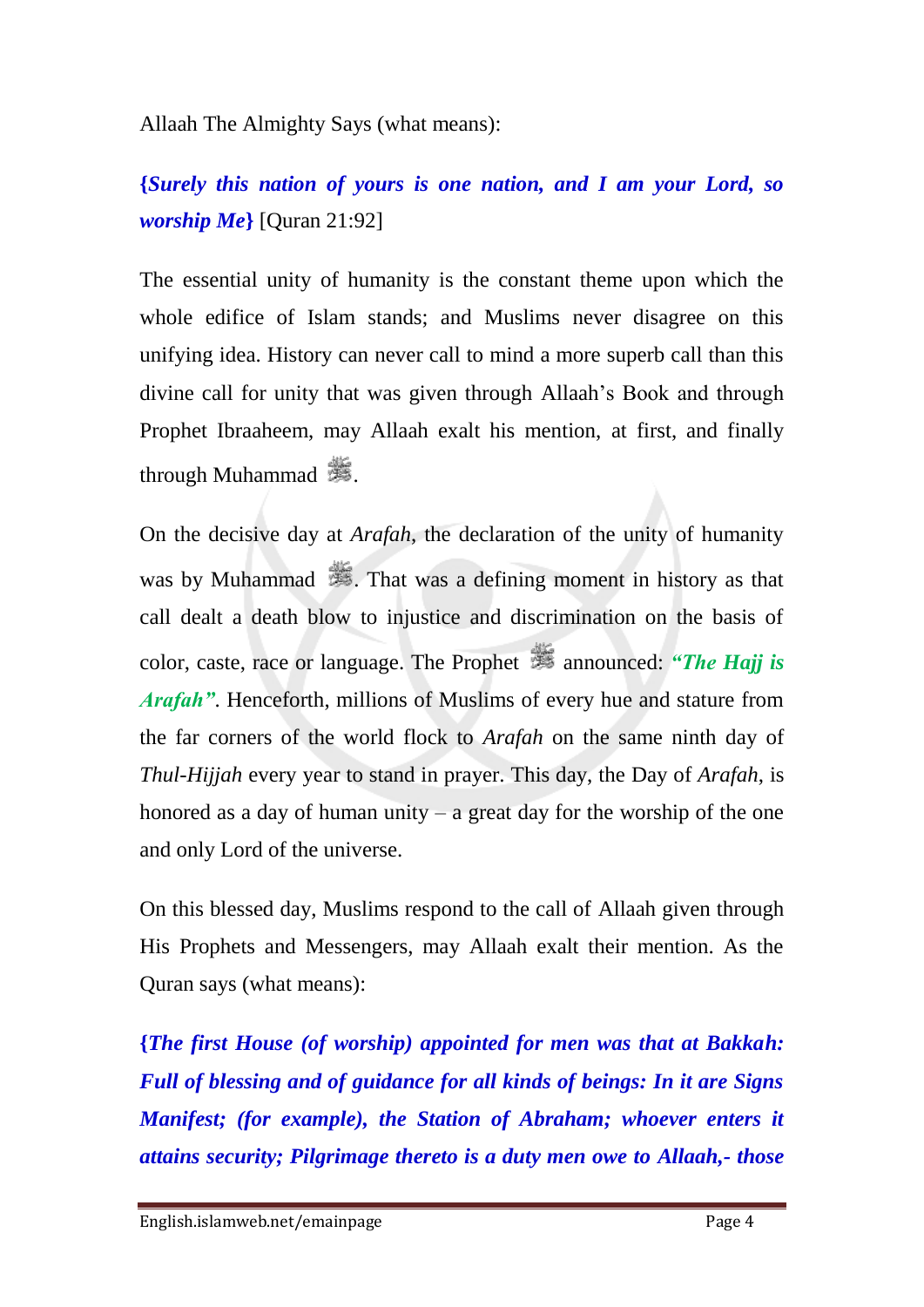*who can afford the journey; but if any deny faith, Allaah stands not in need of any of His creatures.***}** [Quran 3:96-97]

Another verse of the Quran reads (what means):

**{***And proclaim unto mankind the pilgrimage. They will come unto thee on foot and on every lean camel; they will come from every deep ravine***.}** [Quran 22:27]

The sense of unity and brotherhood Islam instills into its adherents is unparalleled in the history of mankind, as vouchsafed by the great historian Arnold Toynbee in "*Civilisation on Trial*":

*The extinction of race consciousness as between Muslims is one of the outstanding achievements of Islam and in the contemporary world there is, as it happens, a crying need for the propagation of this Islamic virtue.*

And H.A.R Gibb in "*Whither Islam*",

*No other society has such a record of success in uniting in an equality of status, of opportunity and endeavor so many and so varied races of humankind. The great Muslim communities of Africa, India and Indonesia, perhaps also the small community in Japan, show that Islam still has the power to reconcile apparently irreconcilable elements of race and tradition. If ever the opposition of the great societies of the East and West is to be replaced by cooperation, the mediation of Islam is an indispensable condition.*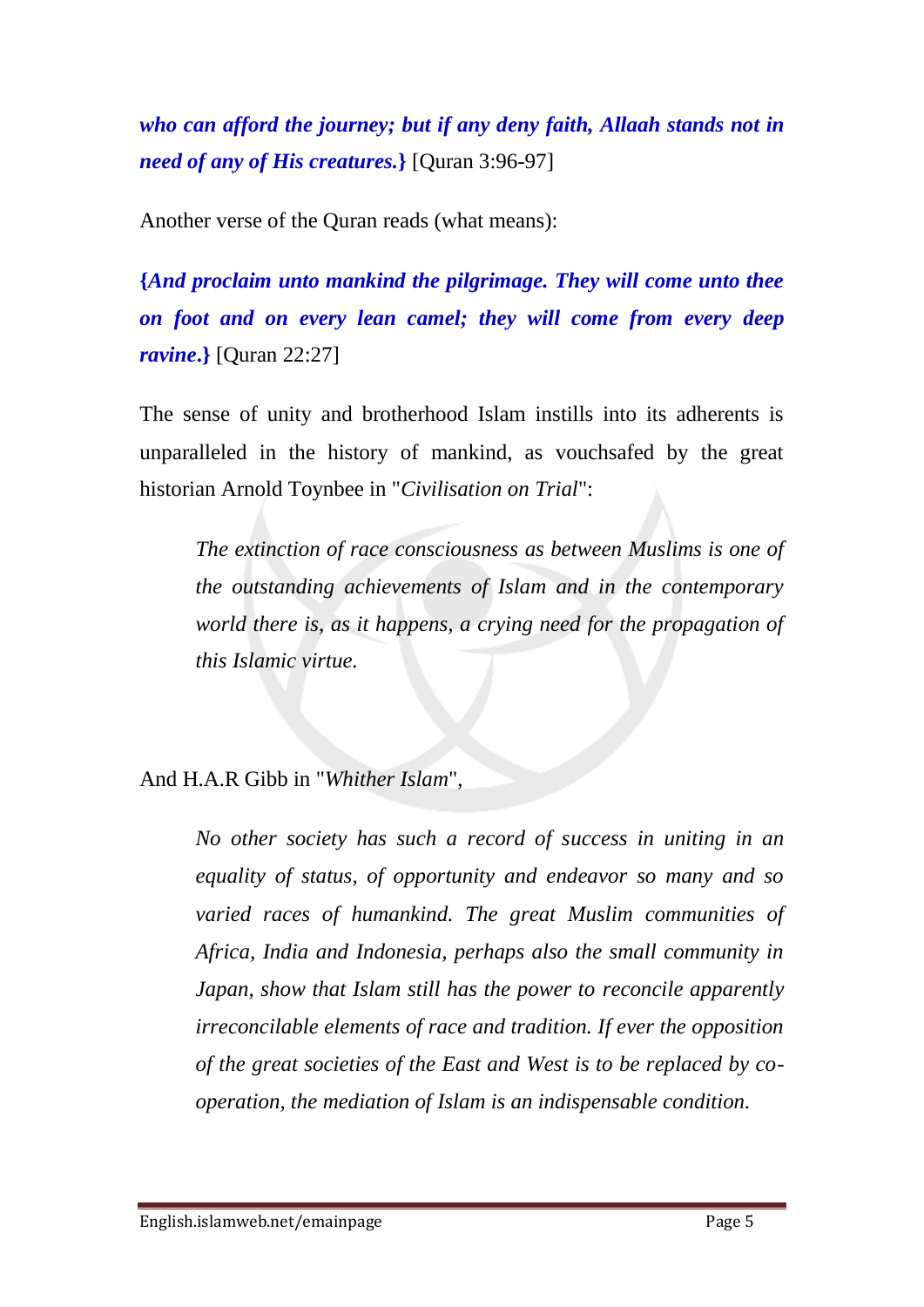*Hajj* was made obligatory in 9AH, the year of the Delegations (*Al-Wufood*), in which *Soorat Aal 'Imraan* was revealed, in which Allaah The Almighty Says (what means):

**{***"And Hajj (pilgrimage to Makkah) to the House (Ka'bah) is a duty that mankind owes to Allaah, those who can afford the expenses (for one's conveyance, provision and residence)."***}** (Quran 3:97)

*Hajj* is a *Fareedhah* (obligatory duty) and one of the pillars of Islam. The evidence (*daleel*) for this is the *Aayah* mentioned above, and there is also evidence in the *Sunnah* which indicates the same thing.

*Ibn 'Umar* said: the Messenger of Allaah is said: *"Islam is built*" *upon five (pillars): testifying that there is no god worthy of worship but Allaah and that Muhammad is the Messenger of Allaah, establishing regular prayer, paying Zakaah, Hajj and fasting Ramadhaan."* [Narrated by *Al*-*Bukhaari*, 8; *Muslim*, 16].

*Abu Hurayrah* said that the Messenger of Allaah gave a sermon (*khutbah*) and said: *"O people, Allaah has enjoined Hajj upon you so do Hajj."* [Narrated by *Muslim*, 1337].

*Ibn 'Abbaas* said: The Messenger of Allaah  $\frac{36}{25}$  said: *"Whoever wants to go for Hajj, let him hasten to do it, because he may fall ill or some other problems may arise."* [Narrated by *Abu Daawood*, 1732, without the phrase *"because he may…"*' also narrated by *Ibn Maajah*, 2883 and *Ahmad*, 1836].

According to a report narrated by *Ahmad* : *"Hasten to do Hajj –i.e., the obligatory Hajj – for none of you knows what may happen to him."*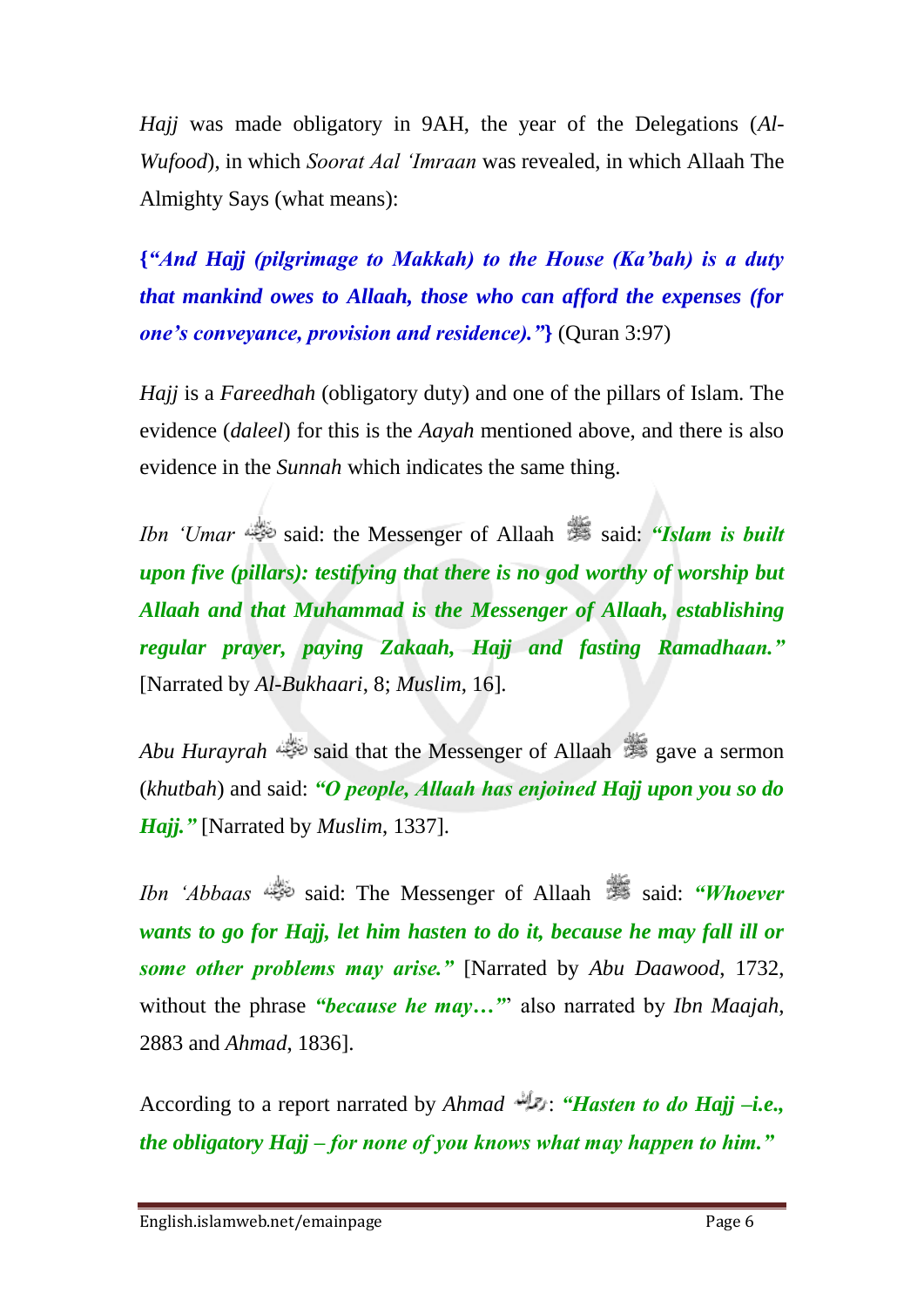These two reports strengthen one another. (See *Irwaa' Al-Ghaleel* by *Al*-*Albaani*, 4/168).

*Abu Hurayrah* said that the Messenger of Allaah gave a sermon (*khutbah*) and said: *"O people, Allaah has enjoined Hajj upon you so do Hajj.*" A man said, "Is it every year, O Messenger of Allaah?" He remained silent until the man had said it three times, then he  $\frac{36}{16}$  said: *"If I say yes, it will become obligatory and you will not be able to do it."* Then he  $\frac{dS}{dx}$  said, *"Do not push me to tell you more than what I have left you with, for those who came before you were destroyed because they asked too many questions and argued with their Prophets. If I command you to do a thing, do as much of it as you can, and if I forbid you to do something, then avoid it."* (Narrated by *Muslim*, 1337)

*Abu Hurayrah*  $\frac{d}{dx}$  narrated that the Messenger of Allaah  $\frac{d}{dx}$  was asked which deed is best. He  $\frac{36}{25}$  said: *"Belief in Allaah and His Messenger.*" He  $\frac{365}{256}$  was asked, then what? He  $\frac{365}{256}$  said: *"Jihaad for the sake of Allaah."* He was asked, then what? He said: *"An accepted Hajj."* (Narrated by *Al*-*Bukhaari*, 26; *Muslim*, 83).

An accepted *Hajj* means:

- 1. It must be paid for with *Halaal* money
- 2. One should keep away from evil, sin and unjust disputes during *Hajj*.
- 3. One should observe all the rituals according to the *Sunnah.*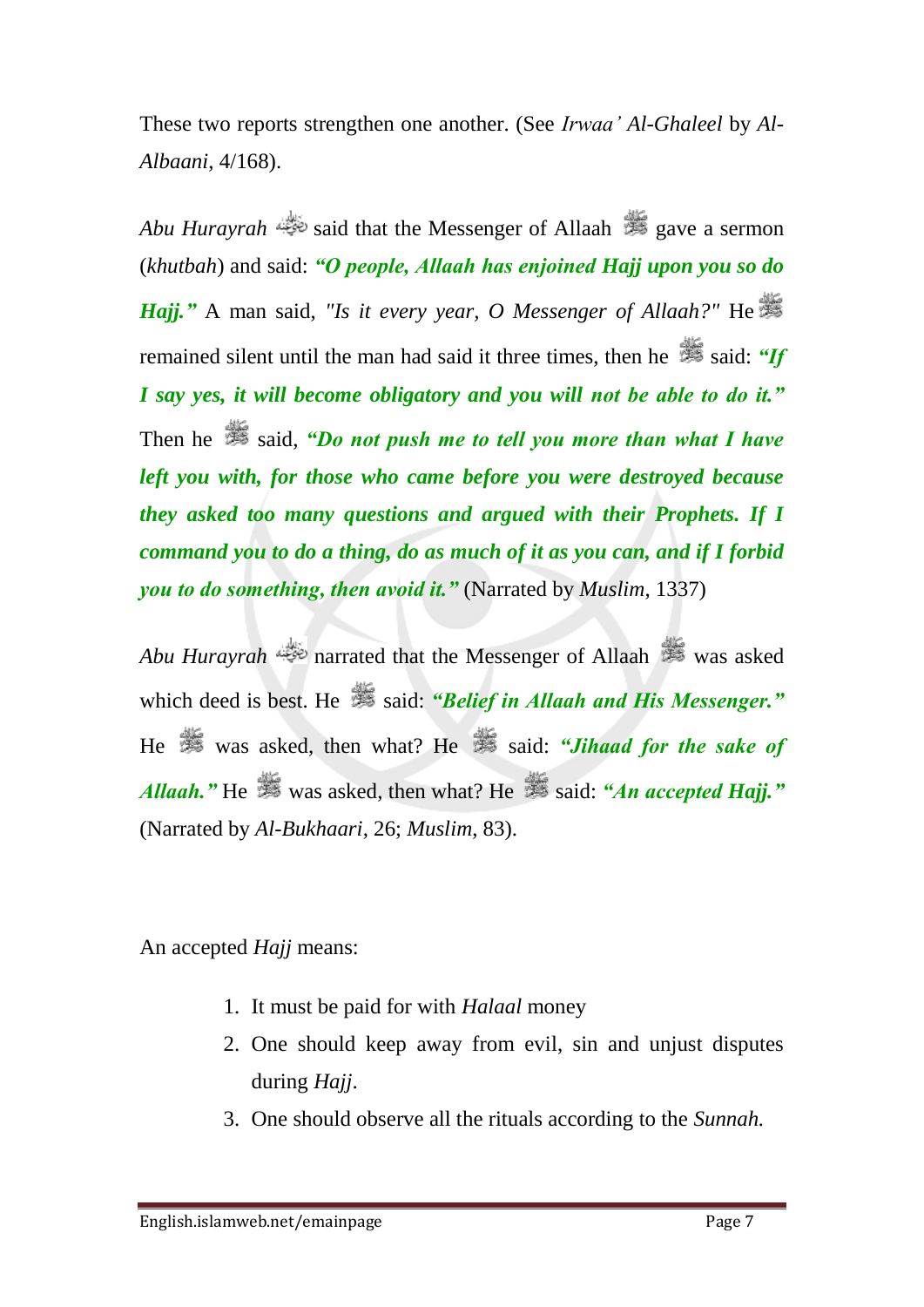- 4. One should not show off by doing *Hajj*; it should be purely and sincerely for the sake of Allaah.
- 5. One should not follow it with acts of disobedience and sin.
- a. *Abu Hurayrah* said: "I heard the Prophet say: *"Whoever does Hajj for the sake of Allaah and does not have sexual relations (with his wife), commit sin, or dispute unjustly during the Hajj, will come back like the day his mother gave birth to him."* (Narrated by *Al-Bukhaari*, 1449; *Muslim*, 1350)
- b. *Abu Hurayrah* is reported that the Prophet said: "*Umrah is an expiation for the time between it and the previous 'Umrah, and an accepted Hajj has no less a reward than Paradise."* (Narrated by *Al-Bukhaari*, 1683; *Muslim*, 1349).
- c. *'Aa'ishah*, the Mother of the Believers said: *"I said, O Messenger of Allaah, can we not go out on campaigns and fight in Jihaad with you? He said: "But the best and most beautiful of Jihaad is Hajj, an accepted pilgrimage.*" 'Aa'ishah said, "I *never stopped going for Hajj after I heard that from the Messenger of Allaah ."* [Narrated by *Al-Bukhaari*, 1762].
- d. 'Amr ibn Al-'Aas said: the Messenger of Allaah  $\frac{36}{25}$  said: *"Hajj wipes out whatever (sins) came before it."* [Narrated by *Muslim*, 121].
- e. *'Abdullaah ibn Mas'ood* said: the Messenger of Allaah said: **"***Keep on doing Hajj and 'Umrah, for they eliminate poverty and sin just as the bellows eliminate impurities from iron and gold and silver."* (Narrated by *At-Tirmithi*, 810; *An-Nasaa'i*, 2631.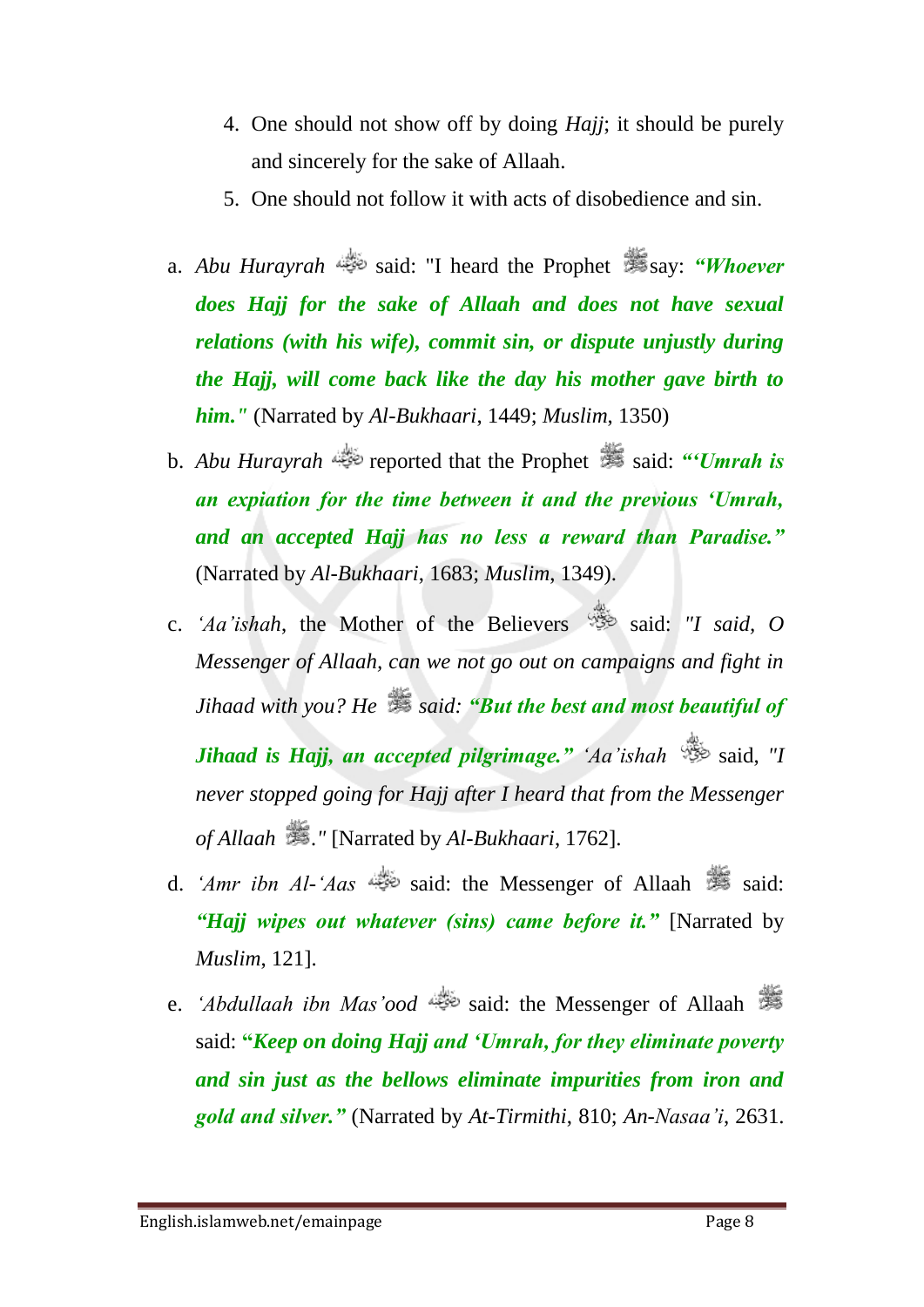The *Hadeeth* was classed as *Saheeh* by *Al-Albaani* – – in *As-Silsilah As-Saheehah*, 1200).

f. *Ibn 'Umar*  $\frac{d}{dx}$  reported that the Prophet  $\frac{d}{dx}$  said: *"The one who fights for the sake of Allaah and the pilgrim who goes for Hajj or 'Umrah are all guests of Allaah. He called them and they responded; they ask of Him and He will give them."* (Narrated by *Ibn Maajah*, 2893. The *Hadeeth* is *Hasan* and was classed as such by *Shaykh Al-Albaani* in *As-Silsilat As-Saheehah*, 1820).

Allaah The Almighty Says (what means):

**{***"That they may witness things that are of benefit to them"***}** [Quran 22:28] The benefits are both worldly and religious (spiritual).

With regard to the religious benefits, the one who goes for *Hajj* earns the pleasure of his Lord, and comes back with all his sins forgiven. He also earns the immense reward which he cannot earn anywhere else than in these places. One prayer in *Al-Masjid Al-Haraam*, for example, is equal to a hundred thousand prayers elsewhere, and *Tawaaf* and *Sa'y* cannot be done anywhere except in these places.

Other benefits include meeting other Muslims and discussing their circumstances, and meeting scholars, learning from them and asking them about one's problems.

Worldly benefits include trade and business, and other kinds of earnings that have to do with *Hajj*.

#### *The spiritual effects of Hajj on a person*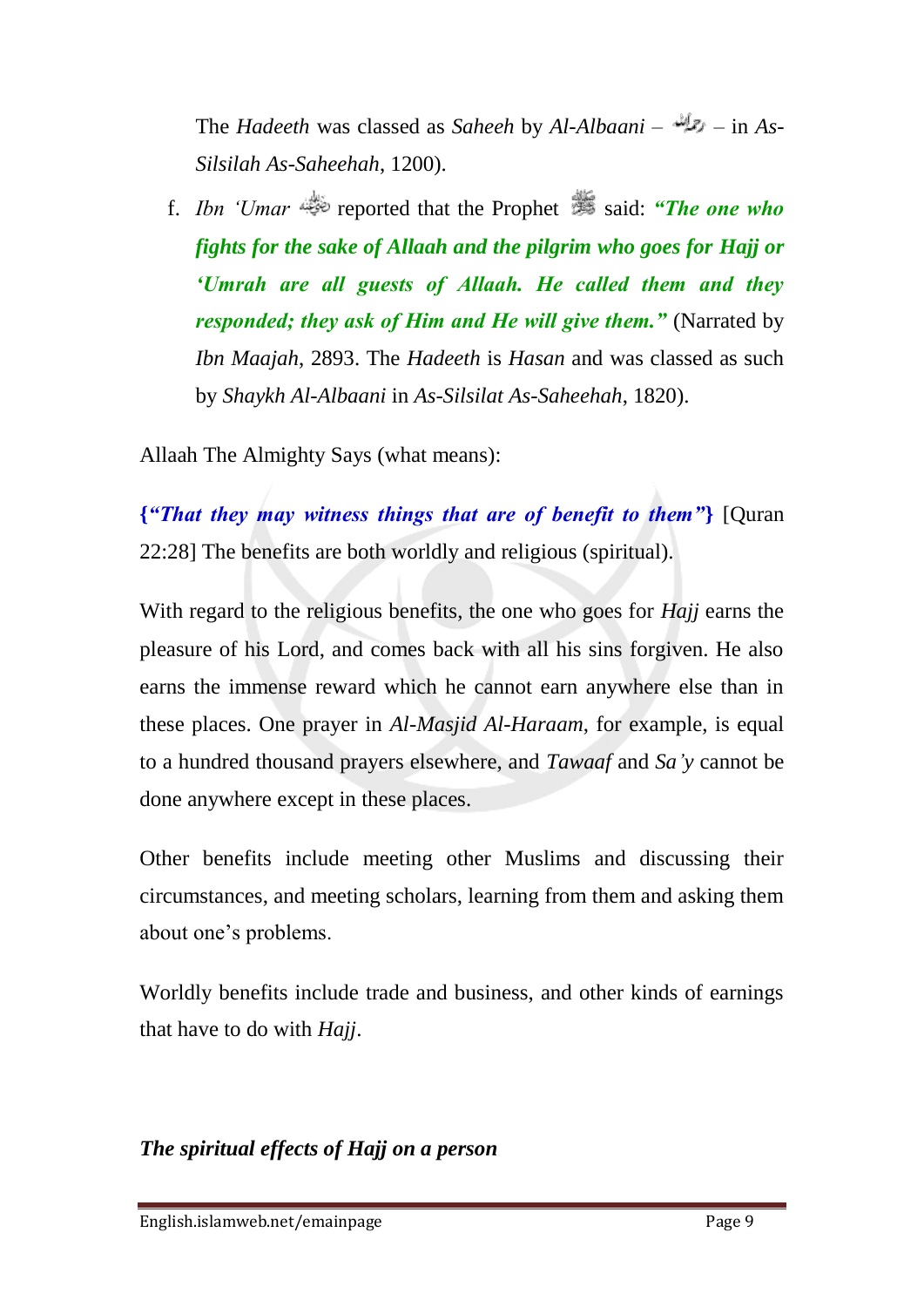The journey of *Hajj* can be considered as a spiritual and physical healing program or journey, because it touches upon different aspects of the human self. During *Hajj*, pilgrims have to wear a special kind of unified and simple form of clothes. This is known to be the clothes of *Ihraam* which have a great psychological influence on the pilgrims. Each Muslim takes off his regular clothes and exchanges them for the simple clothes of *Ihraam*. With taking off the regular clothes, the Muslim also puts aside everything that these clothes represent; the profession reflected in a certain uniform, the culture represented in a specific fashion, the status reflected in the quality and price, and so on.

Male pilgrims have to take off any kind of head cover as a symbol of putting aside any worldly rank or position. So, there is no shelter for the human head except the shelter of belief and obedience to the Divine.

The similarity of appearance gives the pilgrim the feeling of a lighter spirit and takes the mind to a much higher mood; becoming detached from all the worldly, materialistic glamour of career, wealth, position, and status.

*Hajj* is also a great meeting between brothers and sisters from all over the world. This gives the clear living example of brotherhood in Islam. Thus, *Hajj* is the perfect treatment for people who suffer delusions of grandeur.

In every ritual of the *Hajj*, there is no difference between rich and poor, strong and weak, high rank and low rank, black and white, Eastern and Western, Northerner and Southerner. All of them are equal.

*Hajj* is also a very good chance for many pilgrims to and think about your life and to consider or to evaluate your past. This can be during *Hajj* by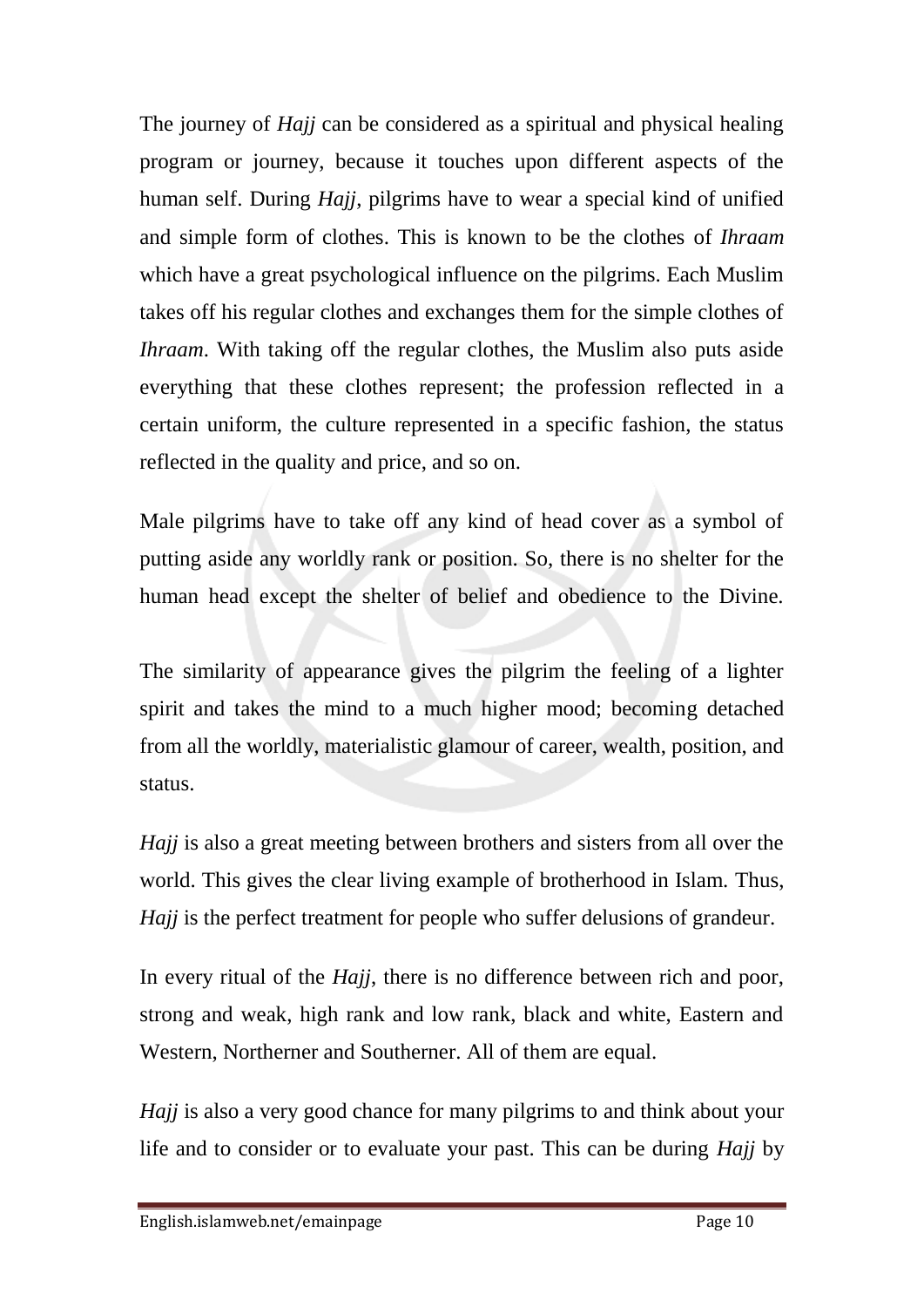asking Allaah to forgive your sins and to plan for a straight future, free from sins. *Hajj* purifies the person from inside, just as ablution cleans the body from outside. *Hajj* is a spiritual and physical purification of the self.

The journey gives the mind a rest from thinking about too many things at the same time, and it makes the mind focus on only one idea, which is asking Allaah for forgiveness.

*Hajj* is also an example of steadfastness, when a person has chosen the righteous truth. Pilgrims in their rituals remember *Haajar*, may Allaah have mercy upon her, when Prophet Ibraaheem left her in the dry valley of *Makkah* all by herself with her newborn baby. This was when she asked him, *"Is it Allaah who ordered you to this?*" He, may Allaah exalt his mention, answered, *"Yes."* She simply said what meant*, "Then He will not fail us."*

This inner strength and steadfast belief in the power of Allaah The Almighty and care for his servants, which penetrated and controlled her heart, is transmitted to the heart of each pilgrim throughout the rituals of *Hajj*.

Each pilgrim remembers Haajar  $\ddot{\ddot{\otimes}}$  running up and down between the two hills of *Safa* and *Marwah* while she was searching for a drop of water for her child; then Allaah The Almighty provided her with His help and steadfastness by having the water of *Zamzam* flow from underneath the feet of her baby. Therefore, the assertion of belief that takes place within the hearts of pilgrims during this obligatory worship is a divine gift from God Himself. He has said in the Quran what means: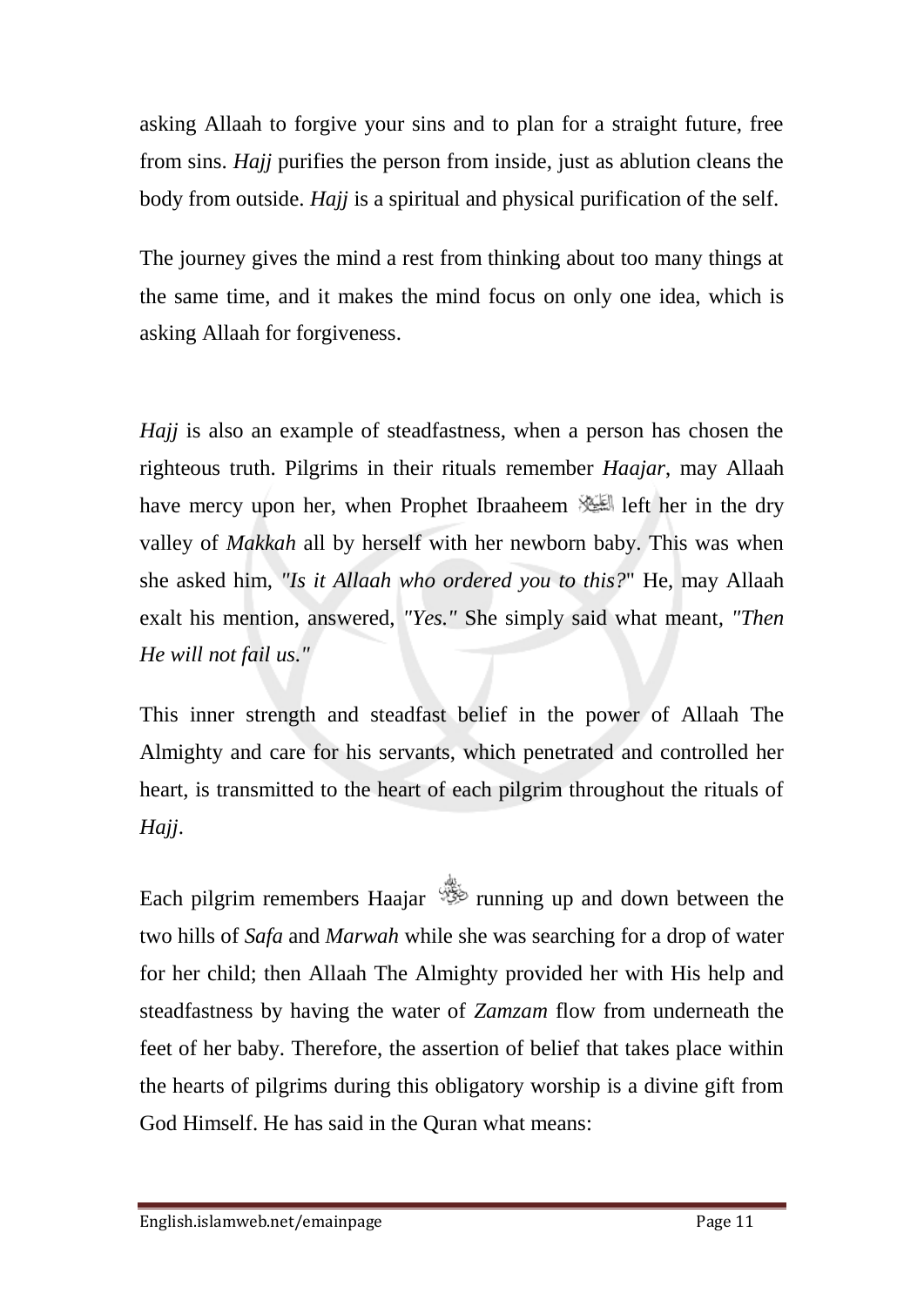**{***Allaah confirms those who believe by a firm saying in the life of the world and in the Hereafter, and Allaah sends wrong-doers astray. And Allaah does what He will.***}** (Quran14:27)

During the *Hajj*, we see Muslims raising their hands humbly asking Allaah The Almighty to give them their needs in this life. So, if they are rich they remember that their riches are a gift from Allaah Himself.

Pilgrims also train themselves concerning patience in order to be able to complete the steps of *Hajj*. They raise their hands up, asking Allaah to give them the virtue of patience. Allaah The Almighty has said in the Quran (what means):

**{***(… if you endure patiently, verily it is better for the patient.)***}** (Quran 16:126)

Pilgrims spend a lot of money during *Hajj*, just for the sake of pleasing Allaah The Almighty. This is another self-treatment for spiritual sicknesses like greed and miserliness. Allaah The Almighty has touched upon these spiritual sicknesses in the Quran by saying (what means):

**{***(And the parable of those who spend their property to seek the pleasure of Allaah and for the certainty 'of their souls is as the parable of a garden on an elevated ground, upon which heavy rain falls so it brings forth its fruit twofold but if heavy rain does not fall upon it, then light rain (is sufficient); and Allaah sees what you do.)***}** (Quran 2:265)

Here, the Muslim pilgrim overcomes such fatal spiritual sickness and is once again capable of controlling his or her worldly desires.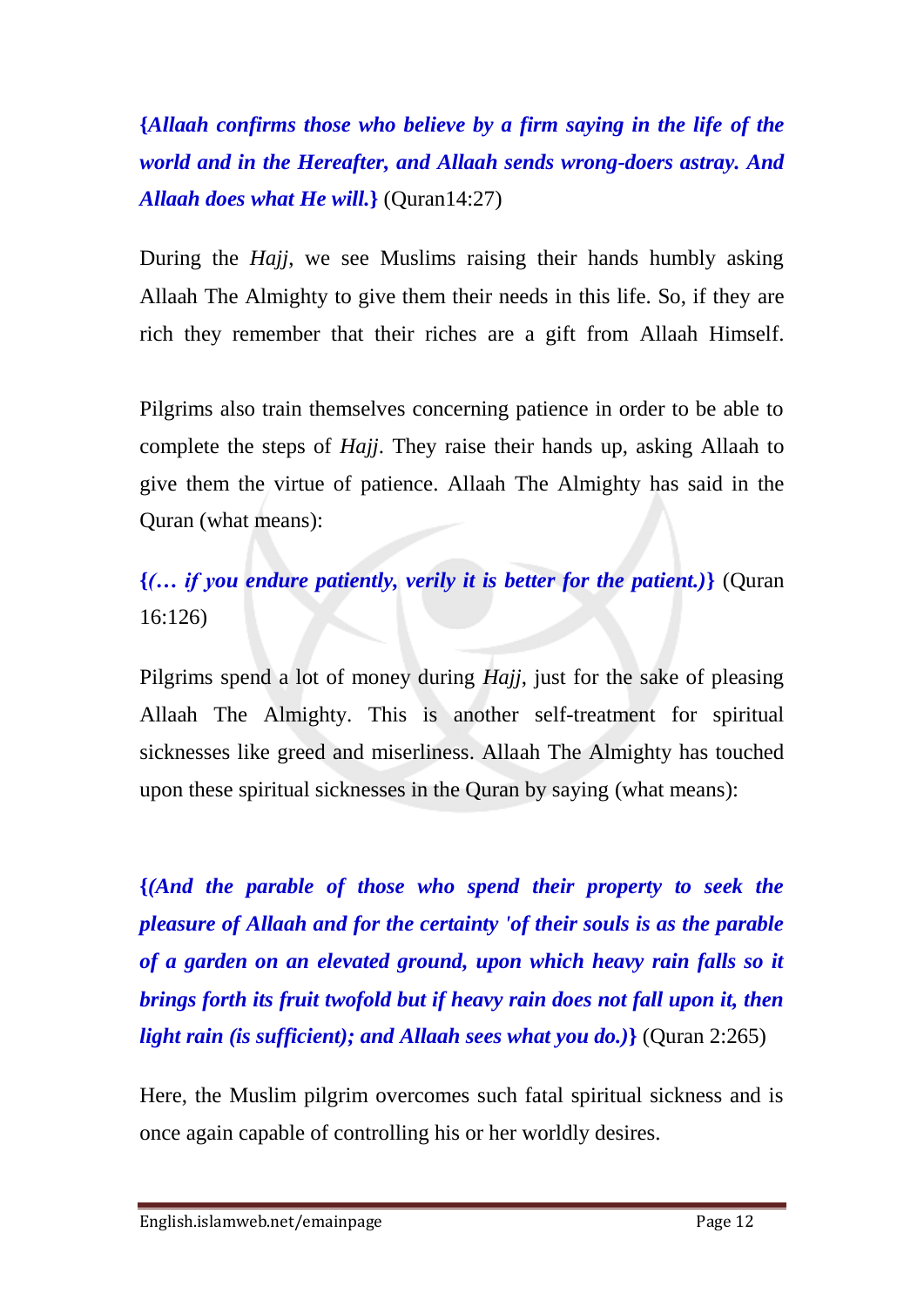Besides these, there are many virtues of the rituals of *Hajj*, and great wisdom behind them. Whoever is blessed with proper understanding of them is blessed with much goodness. For example:

When a person travels to carry out the rituals of *Hajj*, he is reminded of his journey to Allaah The Almighty and the Hereafter. When he travels, he leaves behind his dear friends, wife, children and homeland, and the journey to the Hereafter is like that.

The one who goes on this journey equips himself with enough provision to help him reach the sacred land, so let him remember that for his journey to his Lord, he needs to have sufficient provision to help him get there safely. Concerning this, Allaah The Almighty Says (what means): **{***"And take a provision (with you) for the journey, but the best provision is At-Taqwa (piety, righteousness, etc.)."***}** (Quran 2:197)

Travelling is a kind of torment, and the same is true of the journey to the Hereafter, only much more so. Ahead of man there is his dying, death, the grave, the gathering, the accounting, the scales and *As-Siraat*, followed by either Paradise or Hell. The blessed one will be the one whom Allaah saves.

In the Quran, where Allaah The Almighty instructs Ibraaheem, may Allaah The Almighty to invite people to come to *Hajj*, it is said (what means):

**{***So that they may witness things that are of benefit to them***}** (Quran 22: 28).

Hence, the real blessings of *Hajj* can only be experienced by those who actually perform it. *Imaam Abu Haneefah* was unsure which act of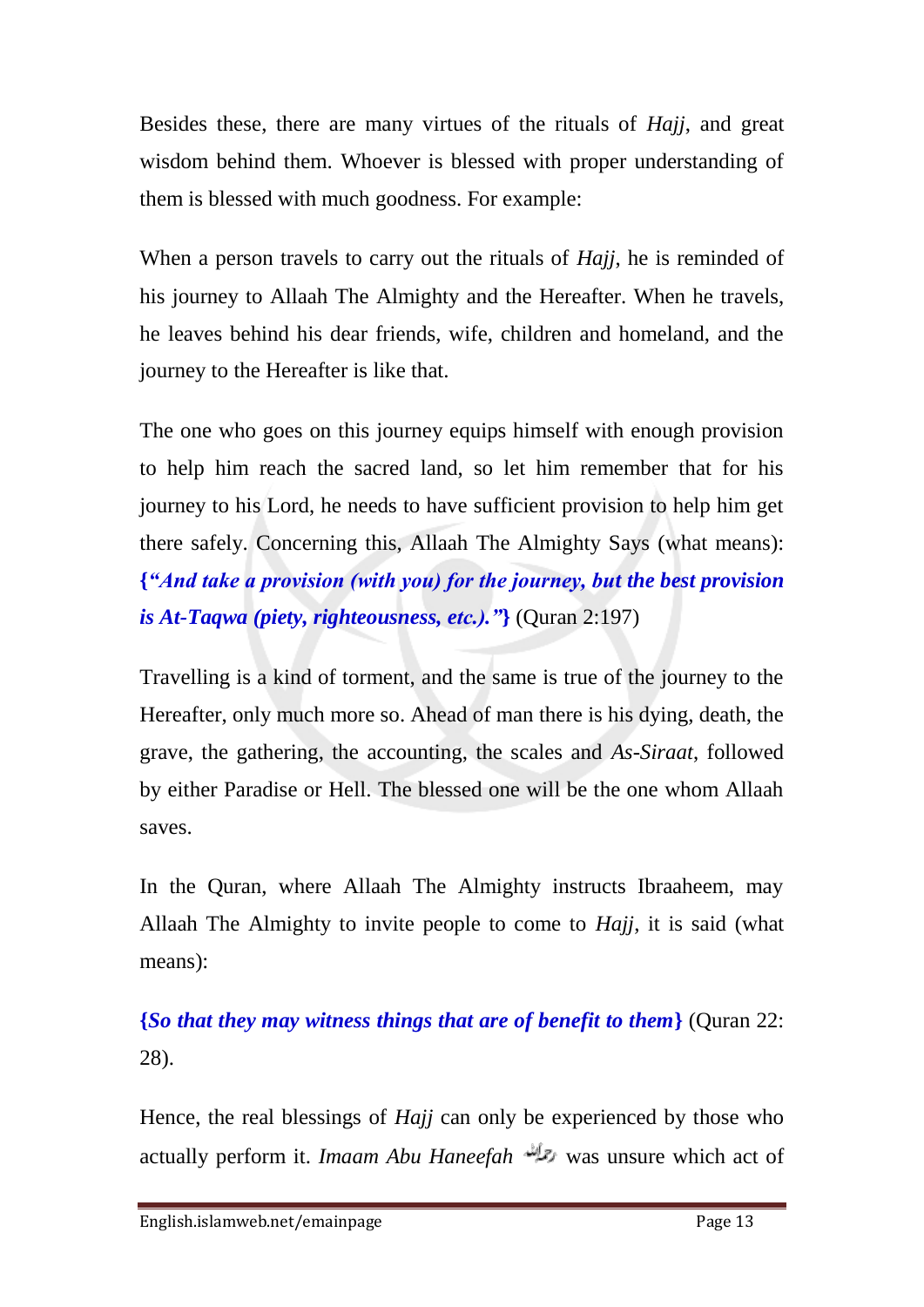worship was more excellent among the various ones laid down by Islam. Nevertheless, once he had performed *Hajj*, he had no hesitation in declaring that *Hajj* was the most excellent of all. The blessings of the *Hajj* commence from the moment we undertake the journey itself.

Usually we think of journeys of two kinds: those made for business and those made for pleasure. In both cases, it is to fulfill your worldly desires and benefit yourselves that you leave your homes, separate from families, spend money – all is done for your own sake. No question arises of sacrifice for any higher, sublime purpose.

However, the journey of the *Hajj* is quite different in nature. This is not meant for any personal end. It is undertaken solely for the sake of Allaah The Almighty and the fulfillment of the duty prescribed by Him. Nobody can be prepared to undertake this journey until and unless he has love of Allaah The Almighty in his heart as well as fear of him, and is convinced that Allaah wants him to do what he is doing. The person who sets out on *Hajj* is willing to bear the privations arising from separation from his family, to incur great expenses on a journey that will bring no material rewards and to suffer any loss of business or job. All these are signs of certain inner qualities that the person undertaking the journey loves and fears Allaah The Almighty more than anything, that they have a strong sense of duty to Him, that they are willing to respond to His summons and ready to sacrifice their material comforts in His cause.

A pilgrim will find that his love of Allaah The Almighty heightens as he starts preparing for the pilgrimage journey, with the sole intention of pleasing Allaah. When the pilgrim's heart longs to reach their goal, they become purer in thought and deed. They repent for past sins, seek forgiveness from people whom they might have wronged, and try to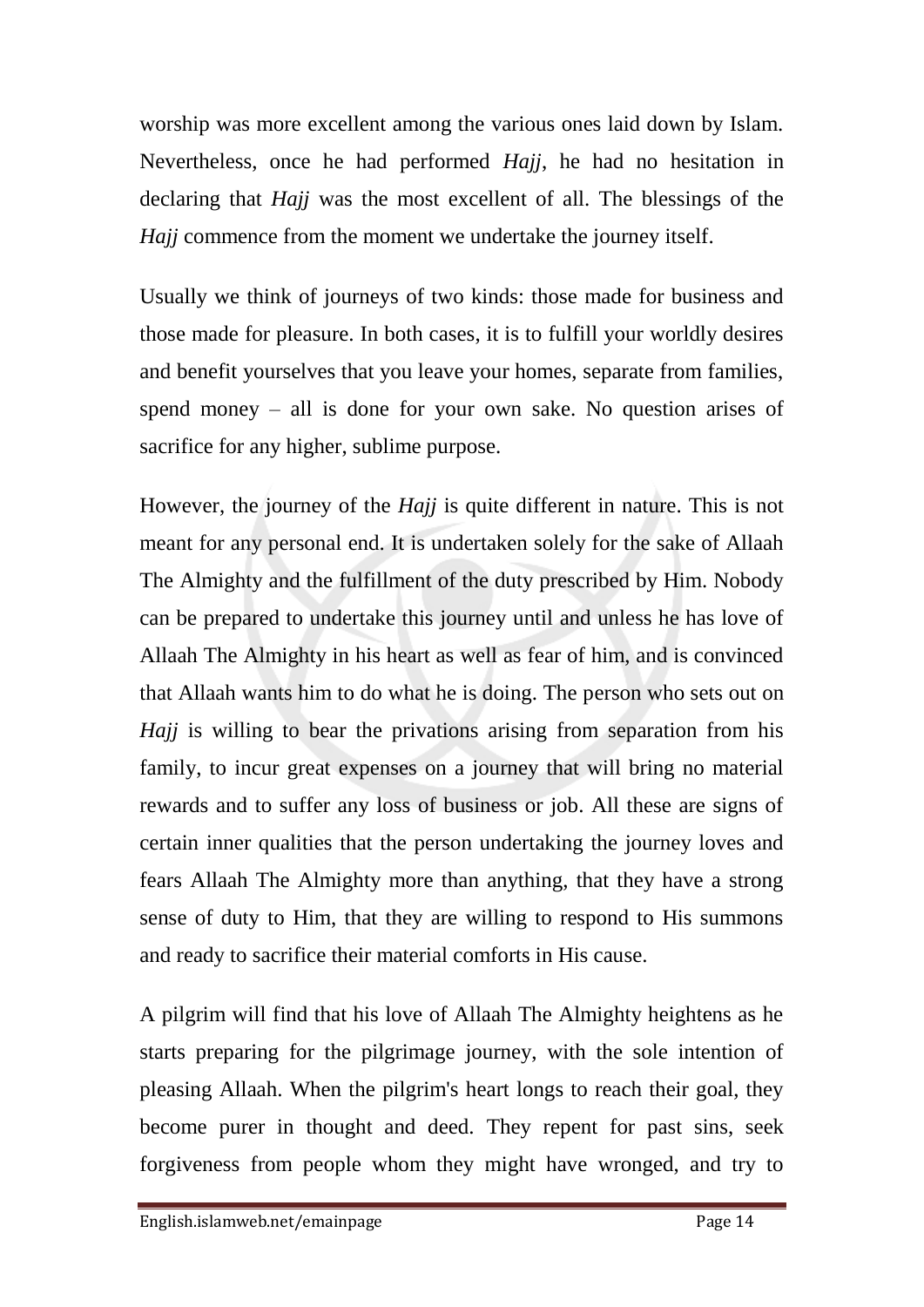render their due to others where necessary so as not to go to Allaah The Almighty burdened with injustices that they may have done to their fellow beings. In general, the inclination for doing good intensifies and abhorrence for doing evil increases.

After leaving home, the closer they get to the House of Allaah, the more intense becomes their desire to do good. The pilgrims become careful so that they harm nobody and try to render whatever service or help they can to others. They avoid abuse, indecency, dishonesty, squabbles and bickering, because they are proceeding on the path of God. Thus, the entire journey constitutes an act of worship. How can, then you do wrong? This journey, in contrast to every other, is a continuing course through which a Muslim attains a progressive purification of the self.

When the pilgrim puts on the two garments of his *Ihraam*, he cannot help but be reminded of the shroud in which he will be wrapped [after he dies]. This prompts him to give up disobedience and sin. Just as he has given up his regular clothing [for *Hajj*], so he has to give up sin. Just as he has put on two clean, white garments, he has to make his heart clean and white [pure], and keep his faculties clean and pure, uncontaminated by the stain of sin and disobedience.

Putting on the *Ihraam* symbolizes that whatever your position in the world, before Allaah The Almighty you must come as a beggar and destitute, as in outward appearance so in the depths of your heart. Take off your colorful clothes; put on simple ones. Do not wear socks. Keep your heads bare. Do not use any perfume, nor comb your hair. Do not use any kind of adornment. Stop sexual relations with your wives, refrain even from any gestures, which may arouse eagerness for, and be reminder of, these relations. Do not hunt, and do not help anyone you see hunting.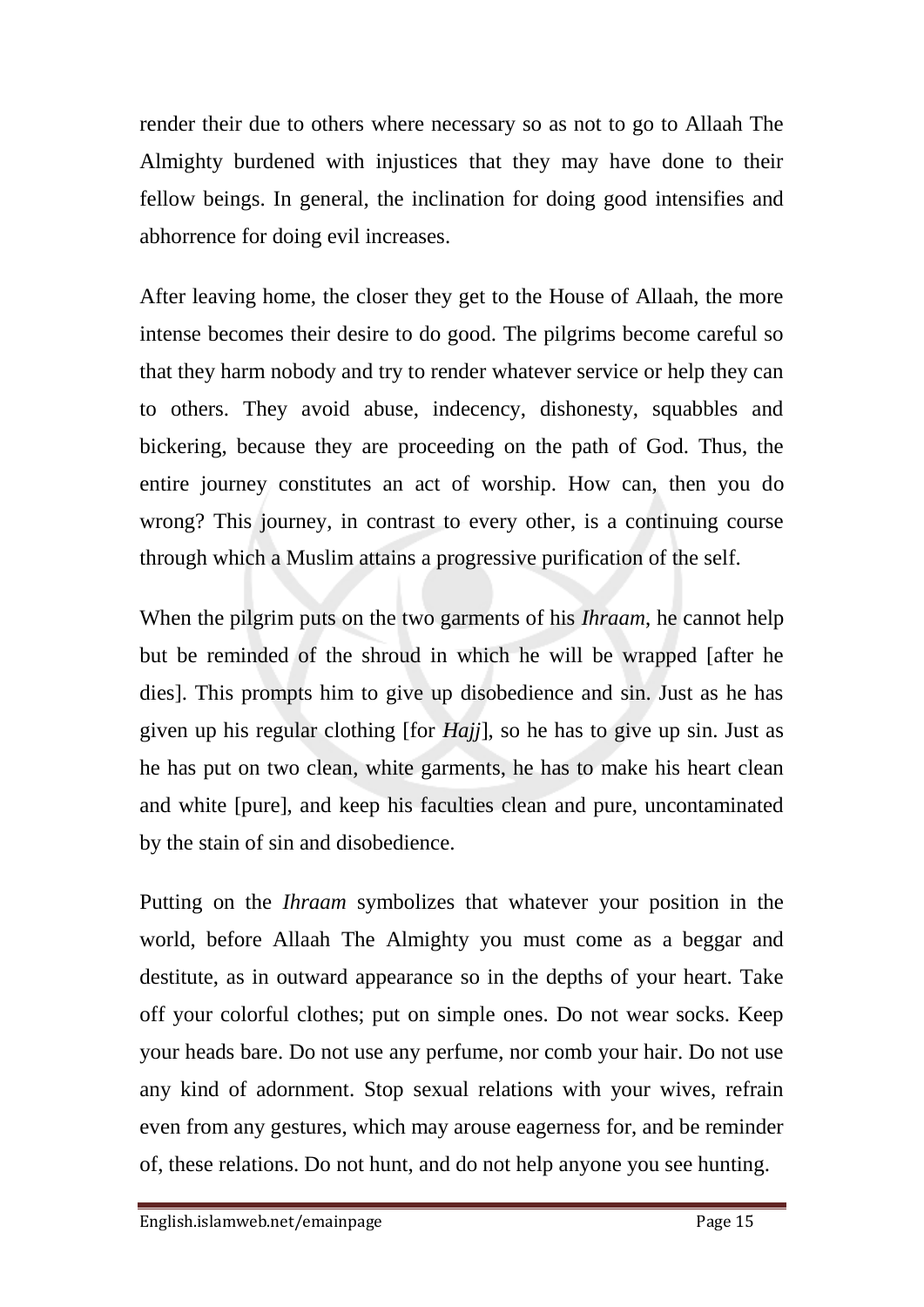Adopting such outward postures will influence your inner lives also. You will develop an ascetic attitude. Pride and vanity will disappear. Humility and peace of mind will grow. The impurities that have sullied your souls due to indulgence in worldly pleasures will be removed and a feeling of godliness will dominate both your internal and external selves.

When the pilgrim says "*Labbayk Allaahumma labbayk*" at the *Meeqaat* [station of entering *Ihraam*], he means that he has responded to his Lord, so how can he insist on still sinning and not respond to his Lord's call to give it up? When he says "*Labbayk Allaahumma labbayk*", he means, *"I am responding to Your prohibition of it and this is the time I am giving it up."* 

This, in fact, is an answer to that general proclamation which Ibrahim, as commanded by Allaah, made more than four thousand years ago: *O slaves of Allaah! Come to the House of Allaah. Come from every corner of the earth, either on foot or by transport!*

Thus, with every cry of *'Labbayk!'* the pilgrim answers Allaah's summons; every time he answers His summons he becomes more closely knit with that movement which has been inviting to true and genuine worship of the One God since the time of *Ibraaheem* and *Ismaa'eel*, may Allaah exalt their mention.

At every step, as the pilgrim proceeds further and further, the yearning and longing get more and more intense. This recurrent cry in conjunction with the ascetic dress of *Ihraam,* the special nature of the journey and the feeling of getting nearer and nearer to the *Ka'bah* combine to produce in the pilgrim the feeling of being enveloped in Divine love. Nothing of any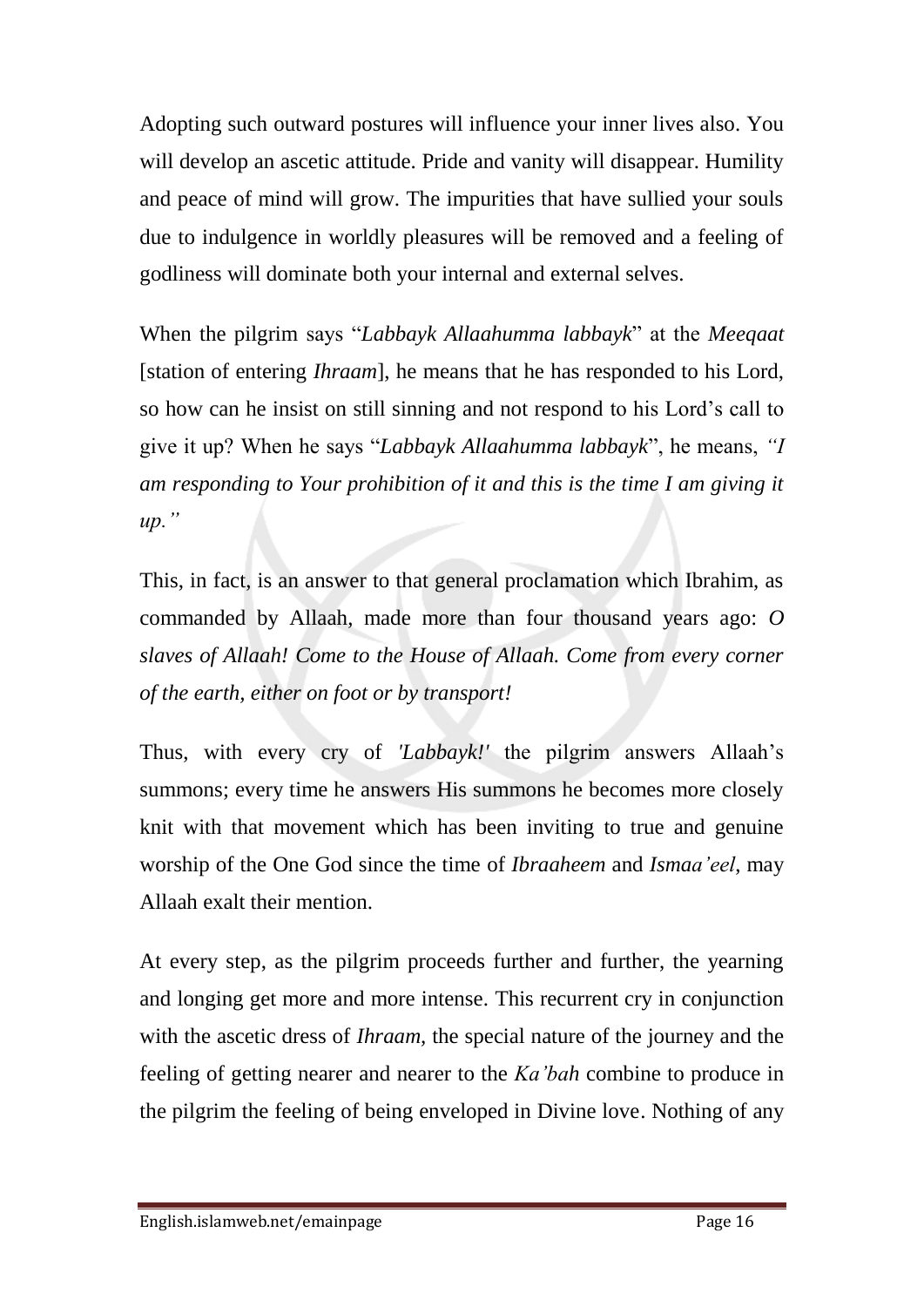importance any longer resides in his heart except the remembrance of his Lord.

When he gives up *Haraam* actions during his *Ihraam*, and keeps himself busy with the *Talbiyah* and *Thikr*, this shows him how the Muslim should be. He trains himself to give up some things which in principle are *Halaal*, but Allaah The Almighty has forbidden them to him at this time [during his *Ihraam*], so how can he violate the prohibitions of Allaah by doing things which are *Haraam* at all times and in all places?

When he enters the Sacred House of Allaah, which Allaah has made a sanctuary for humankind, he remembers the sanctuary of the Day of Resurrection, which no one can reach without striving hard and making a concerted effort. The greatest thing which will keep a person safe on the Day of Resurrection is *Tawheed* (Islamic Monotheism) and avoiding *Shirk* (associating others with Allaah). Concerning this, Allaah The Almighty Says (what means): **{***"It is those who believe (in the Oneness of Allaah and worship none but Him Alone) and confuse not their Belief with Thulm (wrong, i.e. by worshipping others besides Allaah), for them (only) there is security and they are the guided."***}** (Quran 6:81).

Kissing the Black Stone, which is the first ritual to be undertaken, teaches the visitor to honor the *Sunnah* and not to oppose the laws of Allaah The Almighty with his feeble reasoning. He recognizes that there is wisdom and goodness behind the laws and rituals that Allaah has prescribed for humankind, and he trains himself to submit himself totally to his Lord, may He be exalted. Concerning this, '*Umar* said, after he kissed the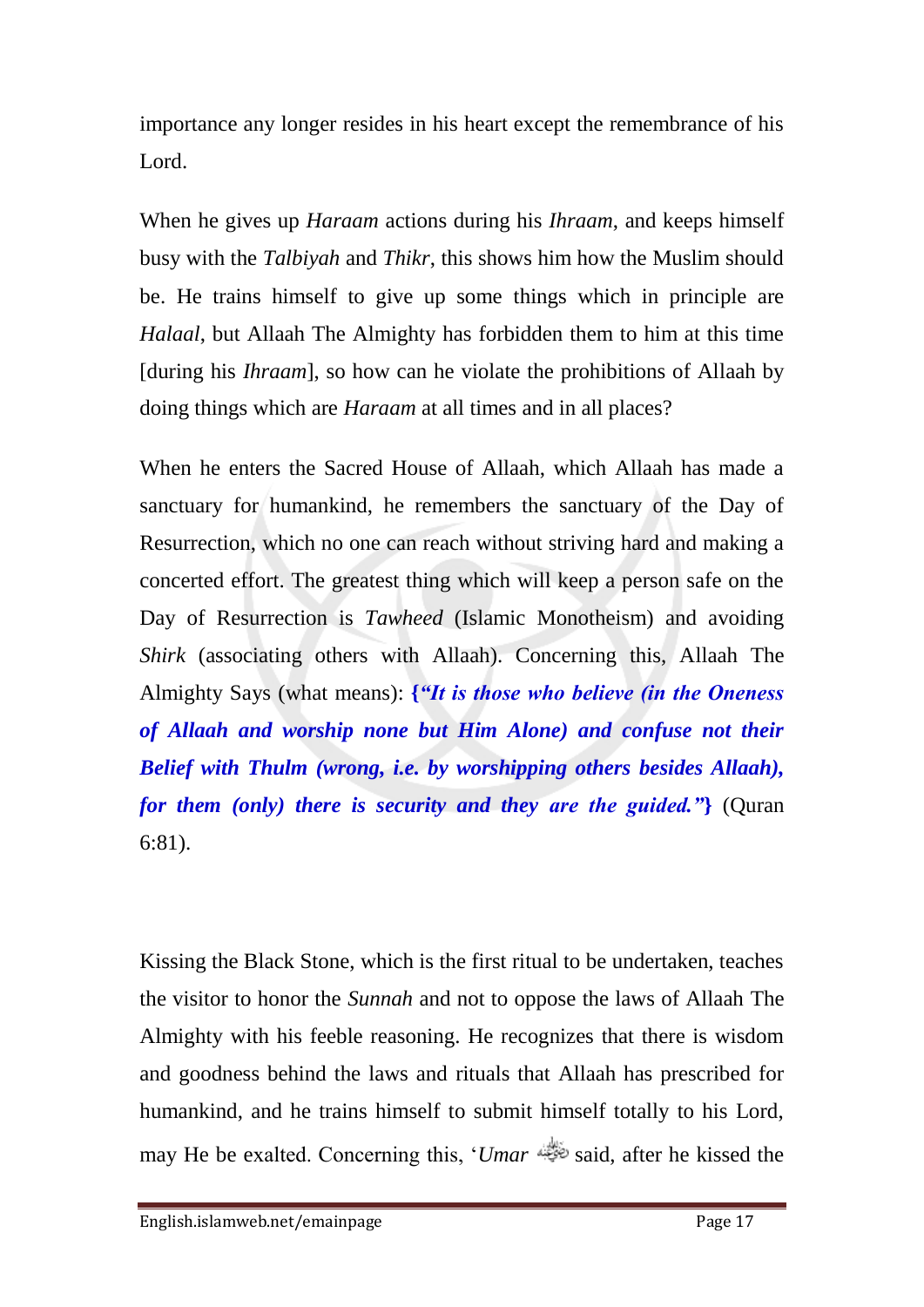Black Stone, *"I know that you are only a stone and that you can neither benefit nor harm. If I had not seen the Prophet*  $\frac{1}{25}$  kiss you, I would not *have kissed you."* (Narrated by *Al-Bukhaari*, 1520; *Muslim*, 1720).

When he does *Tawaaf*, he is reminded of his father *Ibraaheem* who built the House to be a sanctuary for humankind and a place of safety, and that he called them to perform pilgrimage to this House. Prophet *Muhammad*  $\frac{36}{25}$  also called them to perform pilgrimage to this House. *Mousa, Yoonus* and '*Eesaa*, may Allaah exalt their mention, also performed pilgrimage to this House. This House was a symbol and a meeting place for these Prophets; how could it be otherwise, when Allaah The Almighty had commanded *Ibraaheem* to build it and venerate it?

When he drinks the water of *Zamzam*, he is reminded of the blessing which Allaah The Almighty has bestowed upon mankind in the form of this blessed water, from which millions of people have drunk throughout the long ages, but it has never dried up. He is encouraged to make *Du'aa*' (supplication) when he drinks it by the *Hadeeth* which has been reported from the Prophet  $\mathcal{H}$  "The water of *Zamzam* is for whatever it is drunk for." (Narrated by *Ibn Maajah*, 3062; *Ahmad*, 14435. This is a *Hasan Hadeeth;* classed as *Hasan* by *Ibn Al-Qayyim* – may Allaah have mercy on him – in *Zaad Al-Ma'aad*, 4/320).

a. When he does the *Sa'y* – running between *As-Safa* and *Al*-*Marwah* – he is reminded of the trial endured by *Haajar*, the mother of *Ismaa'eel* and the wife of *Al-Khaleel* [*Ibraaheem*], may Allaah exalt his mention, and how she ran back and forth between *Al-Safa* and *Al-Marwah*, searching for water which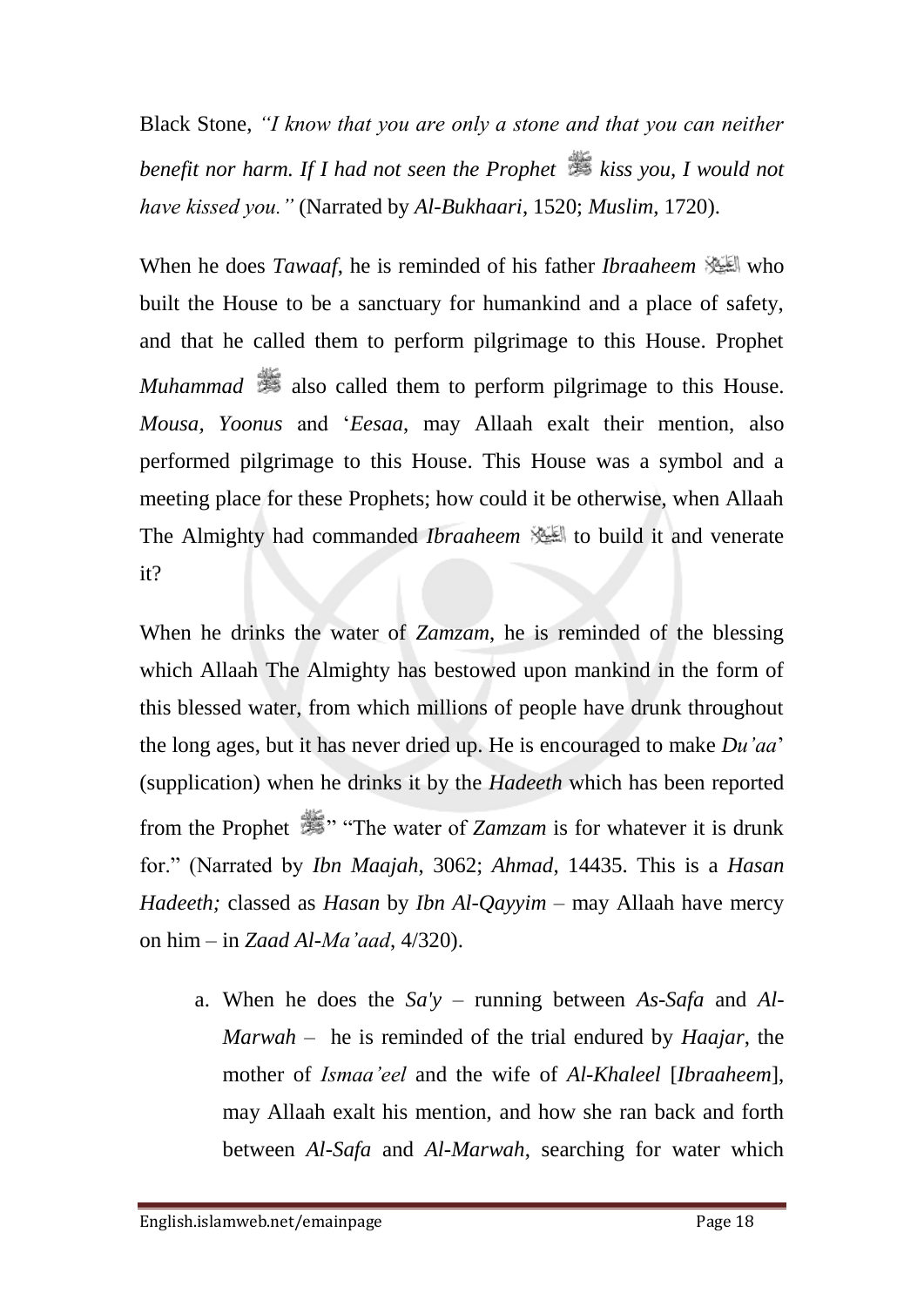would save her from what she was suffering, and especially so that she could give her little son – *Ismaa'eel* – water to drink. Since this woman was patient in the face of this adversity and turned to her Lord, this teaches man that doing this is better and more appropriate. When a man remembers the struggle and patience of this woman, it makes it easier for him to bear his own problems, and a woman who is of her own kind will find her problems easier to bear.

The standing (*Wuqoof*) in 'Arafah reminds the pilgrim of the throngs of people on the Day of Gathering. If the pilgrim feels tired from being in a crowd of thousands, how will it be in the crowds of barefoot, naked, uncircumcised people, standing for fifty thousand years?

When he throws the pebbles at the *Jamaraat*, the Muslim trains himself to obey Allaah The Almighty unquestioningly. Even if he does not understand the reason and wisdom behind this throwing (*Ramy*), and cannot make the connection between rulings and their purpose, this is a manifestation of complete submission ('*Uboodiyyah*) to Allaah The Almighty.

When he slaughters his sacrifice (*Hady*), he is reminded of the great event when our father *Ibraaheem* , submitted to the command of Allaah The Almighty to sacrifice his only son *Ismaa'eel* , after he had grown up and become a help to him. He is also reminded that there is no room for emotions that go against the commands and prohibitions of Allaah. This teaches him to respond to what Allaah The Almighty commands, as *Ismaa'eel* , said (what means): **{***" 'O my father! Do that which you are commanded. In shaa' Allaah (if Allaah wills), you will find me of As-Saabireen (the patient ones).'"***}** [Quran 37:102].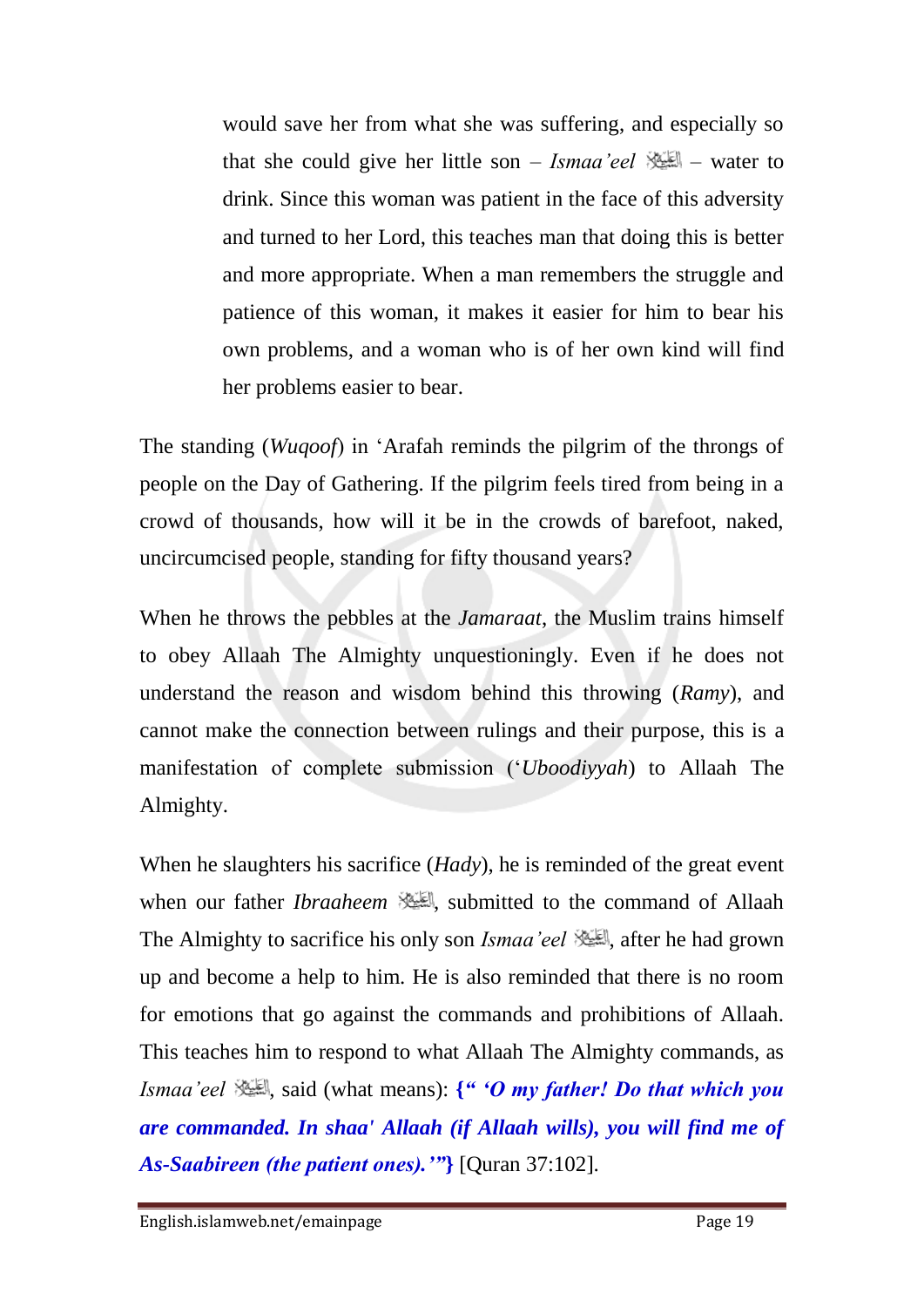When he comes out of his *Ihraam* and things that had been forbidden to him once again become permissible, this teaches him about the consequences of patience and that after hardship comes ease. The one who responds to the call of Allaah The Almighty will have joy and happiness, and this joy cannot be known by anyone except those who have tasted the sweetness of obedience, such as the joy felt by the one who fasts when he breaks his fast, or by the one who prays *Qiyaam* during the last part of the night, after he has finished praying.

When he has finished performing all the rituals of *Hajj* as they were prescribed by Allaah The Almighty and in the manner that Allaah loves, he has the hope that his Lord will forgive him all his sins. This is as the Prophet  $\mathscr{H}$ , promised in the *Hadeeth*, *"Whoever does Hajj for the sake of Allaah and does not have sexual relations (with his wife), commit sin, or dispute unjustly during the Hajj, will come back like the day his mother gave birth to him.*" (Narrated by *Al-Bukhaari*, 1449; *Muslim*, 1350). This invites him to start a new page in his life, free of sin.

When he comes back to his wife and children, and experiences the joy of meeting them again, this reminds him of the greater joy of meeting them in Paradise. This also teaches him that the greatest loss is losing oneself and one's family on the Day of Resurrection, as Allaah The Almighty Says (what means): **{***"The losers are those who will lose themselves and their families on the Day of Resurrection. Verily, that will be a manifest loss!"***}** [Quran 39:15].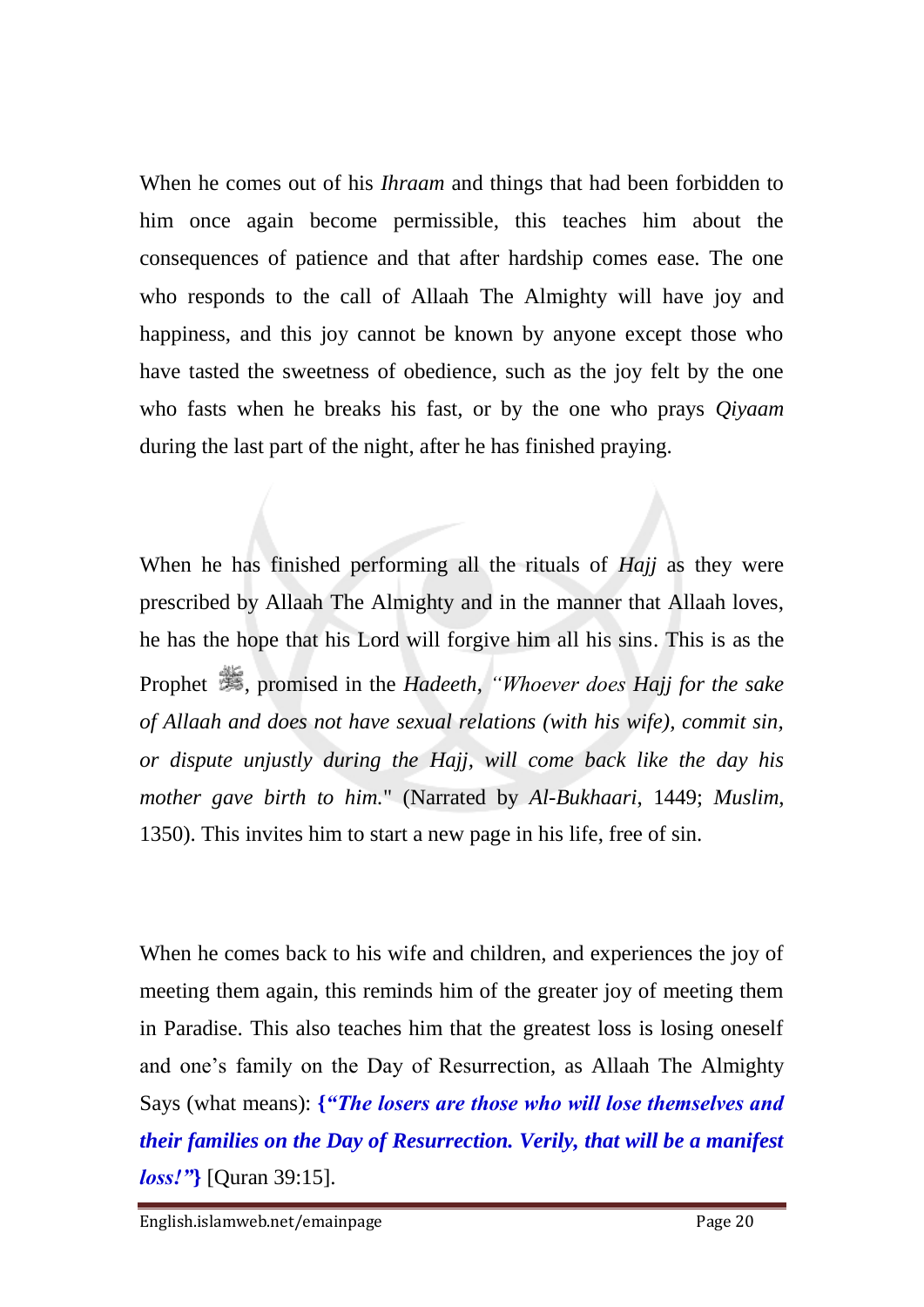Thus overwhelmed with the love of Allaah, the pilgrim reaches *Makkah*, and immediately proceeds towards the sacred precincts to which he has been summoned. He kisses the Black Stone on his Lord's house. Then he goes round and round it, the focus of his faith, the hub of his life. Every round he starts and ends by kissing the Black Stone, symbolizing a renewal of his pledge of allegiance, loyalty, and obedience to his Lord and Master.

Some ignorant people object to the kissing of the Black Stone, arguing that it is a kind of idol worship. The circumambulation of the *Ka'bah* starts where the Black Stone is fixed and, during the seven rounds, it is either kissed or touched, or a sign is made towards it at the end of every round. There is not the slightest vestige in this or worshipping it. That the Stone itself is ascribed no power is demonstrated very well in what '*Umar* , is reported to have said while kissing it: *"You are a mere stone. If the Prophet had not kissed you, I would have never kissed you."*

After completing the seven rounds, he goes to the place where lies the stone on which *Ibraaheem*, may Allaah exalt his mention, stood and called men to the House of Allaah, called *Maqaam Ibraaheem* (Station of *Ibraaheem*). He then offers two *Rak'ahs* of Prayer to thank Allaah.

#### *Conclusion*

*Hajj* reflects the unity of all Muslims from all over the world and their bond of brotherhood is reflected in every single ritual during *Hajj*.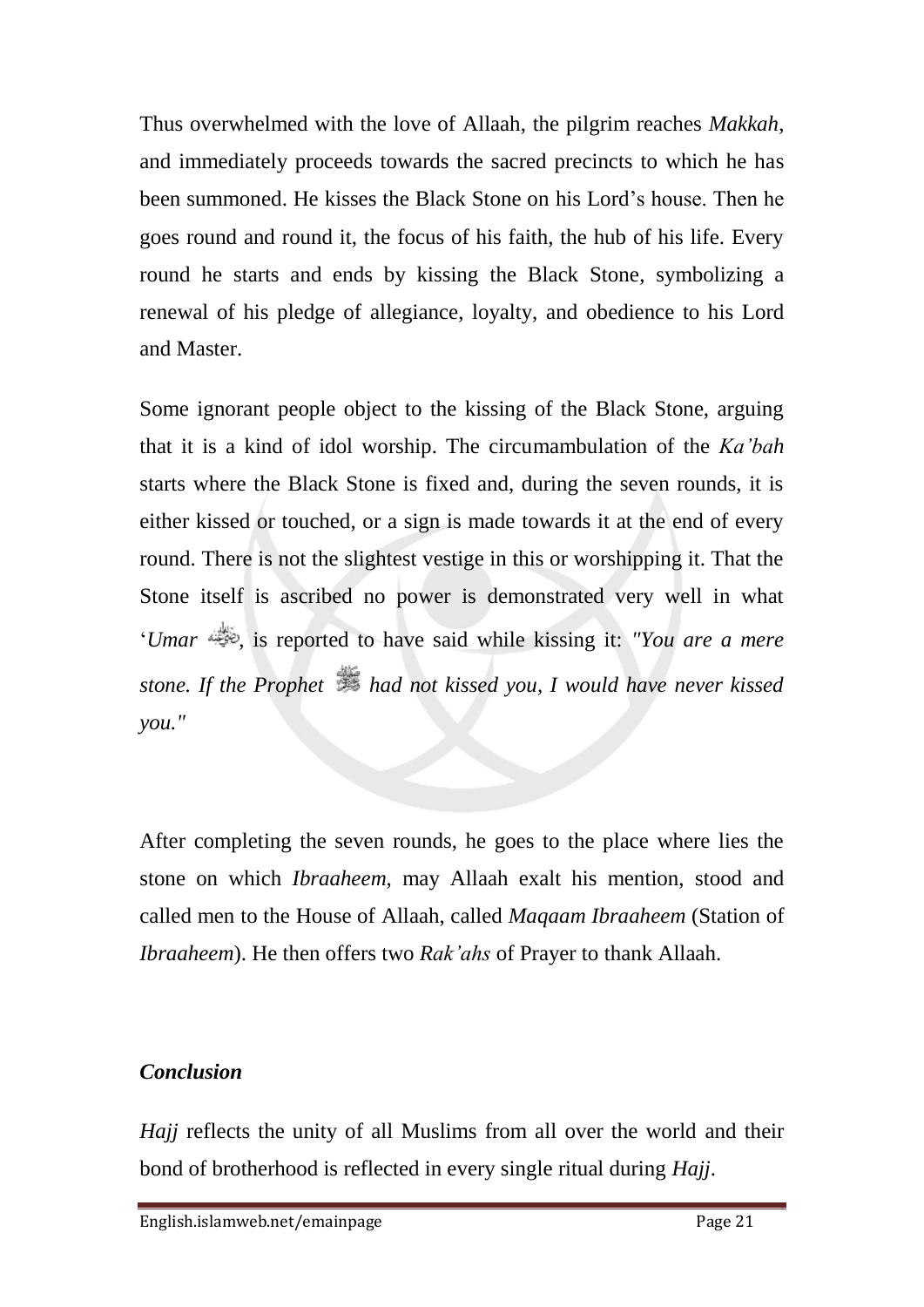*Hajj* is a clear manifestation of the unity of the human self and body in complete submission to the One and Only God. During the journey of *Hajj*, the Muslim embarks on a deep spiritual journey which witnesses self-denial, where he neglects most of his physical needs, opening the door for his soul to overwhelm his relation with existence and reach a profound climax of joy in submission to Allaah, the One and Only God.

In fact, the pilgrim does deny himself all his lawful physical needs, in expression of love to Allaah, all except what would keep his survival and that is "*food*". Otherwise, the pilgrim willingly dresses in humble clothes, denies himself intimate expressions of love, deserts his homeland, walks barefooted, sleeps on the ground, shares his days and nights with brothers and sisters who used to be "strangers" and "different" a short while ago.

How can a person share this unique experience of unity with others, without feeling united with them? The simplest result here is an overwhelming sense of unity and equality that prevails and encompasses all pilgrims.

Then, the question here is, why does Allaah order the rituals of *Hajj* to take all pilgrims in this direction? The answer is that Allaah The Almighty wants Muslims to be united through *Hajj*. Allaah wants Muslims to experience the real feeling of equality and unity by experiencing the same feeling of devotion, same humble code of dress, same direction of prayer, and same target of reaching Allaah The Almighty.

The directs pilgrims towards the concept of unity through a very wise divine order, which says (what means): **{***There should be no indecent*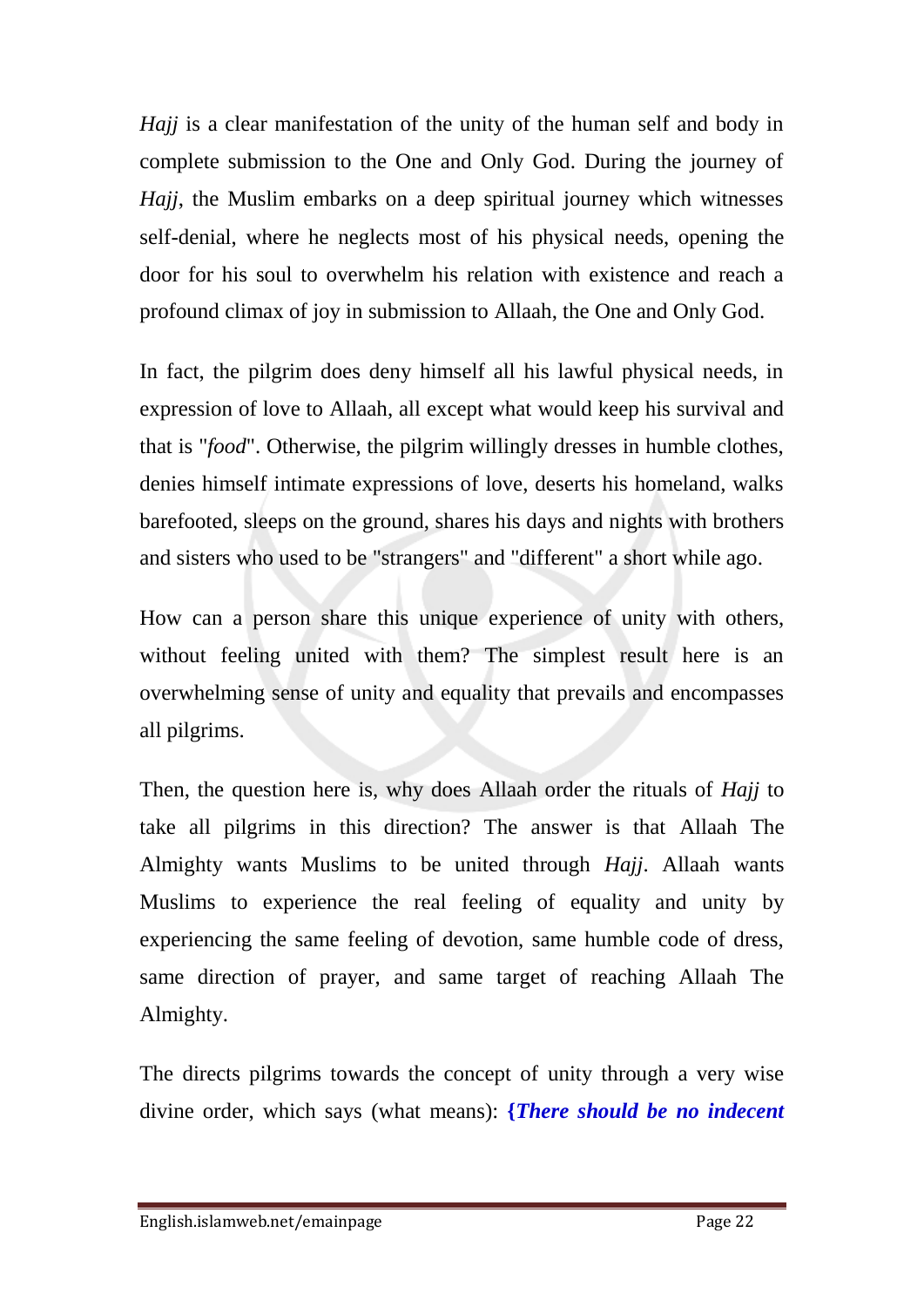## *speech, misbehavior, or quarrelling for anyone undertaking the pilgrimage…***}** (Quran 2:197)

Accordingly, the pilgrim needs to understand that the *Quran* is clearly directing Muslims, who are going for *Hajj*, to drop any manner or attitude that would lead to their division or would result in any kind of dispute.

The rituals of *Hajj* smoothly and peacefully take the pilgrims towards the understanding and the experiencing of practical and down-to-earth unity. Then, the *Quranic* order denies them anything that would cause division or partition.

Just like many other nations, differences and disputes might rise and cause division between Muslims. That is where *Hajj* serves best. *Hajj* is a compelling conference of unity that practically re-directs each pilgrim to his real identity and his first priority: being a Muslim, a brother or sister of all Muslims.

The sense of sharing that prevails during *Hajj* makes the pilgrims focus on what is in common, not on what is different. It provides a cozy and comfortable atmosphere that ignores social differences and the diversity of political views and cultural habits. All are one in the eyes of Allaah The Almighty, seeking the same end, which is the closeness of God.

When the rich and the poor share the same code of dress, and when the Persian and the Arab share the same land on which they stand pleading for forgiveness, and when the American walks on the same ground, barefooted with the African, and when all sleep the night on the same ground, body to body, and shoulder to shoulder, staring at the same sky, waiting for the sun of the day of *Arafah* to rise up, all becomes one.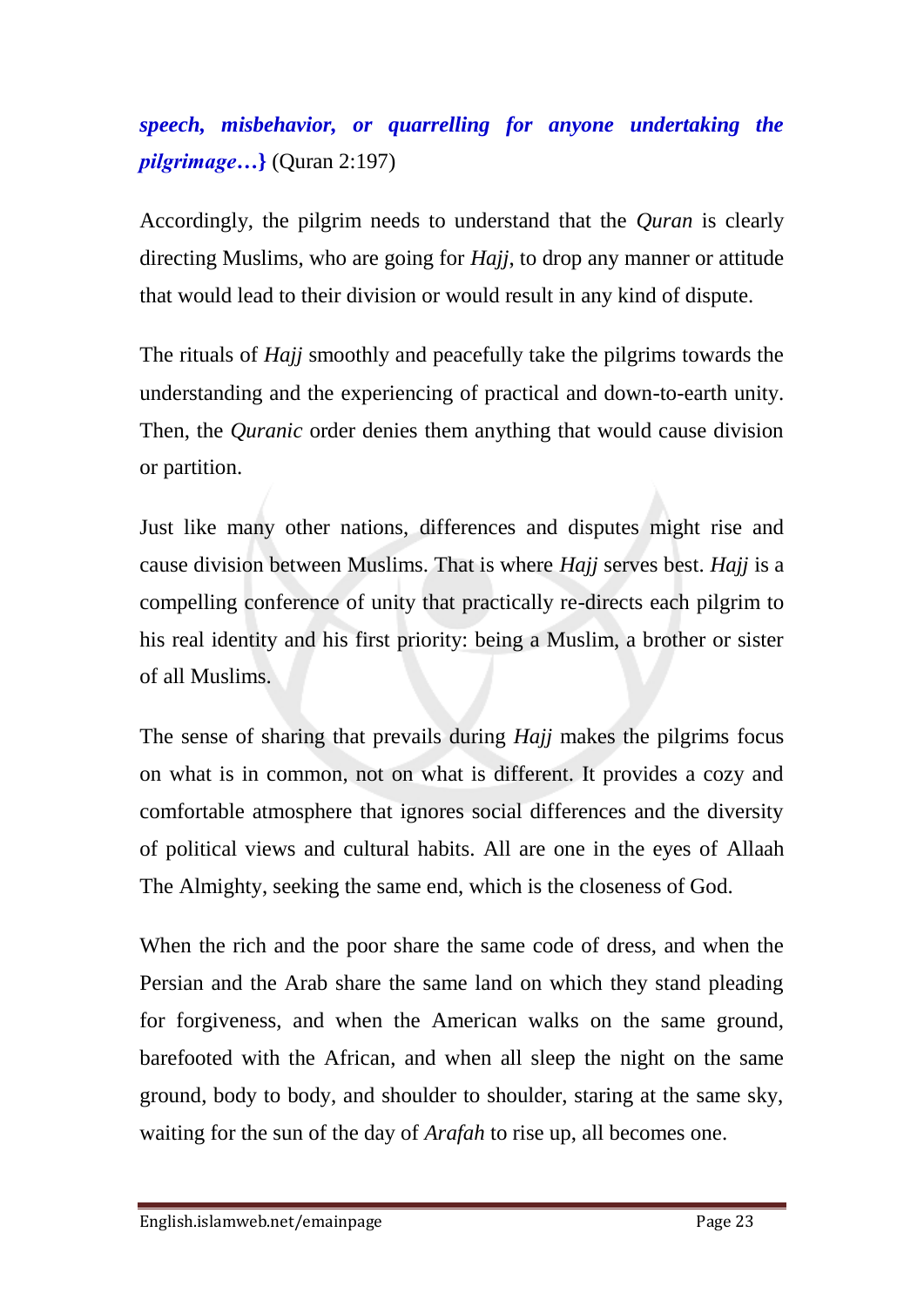Muslims must drop differences and agree on what is common. They need to realize that what's in common between them creates stronger bonds than that which divides them. They need to realize that they are all equal and they are in more peaceful harmony when they unite. Unity of Muslims is a targeted goal for this blessed Islamic pillar. All it needs from Muslims is to drop what would curb the reaching of this goal.

The Quran clearly says (what means):

**{***The believers are brothers, so make peace between your two brothers and be mindful of Allaah, so that you may be given mercy.***}** (Quran 49:10)

Here comes another clear and direct *Quranic* order related to the unity of Muslims. This should be the general attitude of Muslims. This is intensively reflected through the worship of *Hajj*.

It is an expression of love to Allaah The Almighty, being united with the ones who love Him best. In case there is a dispute or division between any two Muslims, or between any two Muslim countries or groups, *Hajj* should be a fair chance to resolve all problems.

The outcome of such a peaceful unity is a common joy that prevails and mesmerizes the senses of thousands of pilgrims. Then, the real prize is the absolute forgiveness that each pilgrim receives. Coming down from Mount Arafah, they are all forgiven for sure. Hand in hand, they come down, as pure as a newborn.

Thus, Islamic unity is one of the outstanding features of *Hajj*. This unity is based on Islam by holding firm to the rope of Allaah. This unity has been declared by Allaah The Almighty in His Noble Book, the Quran,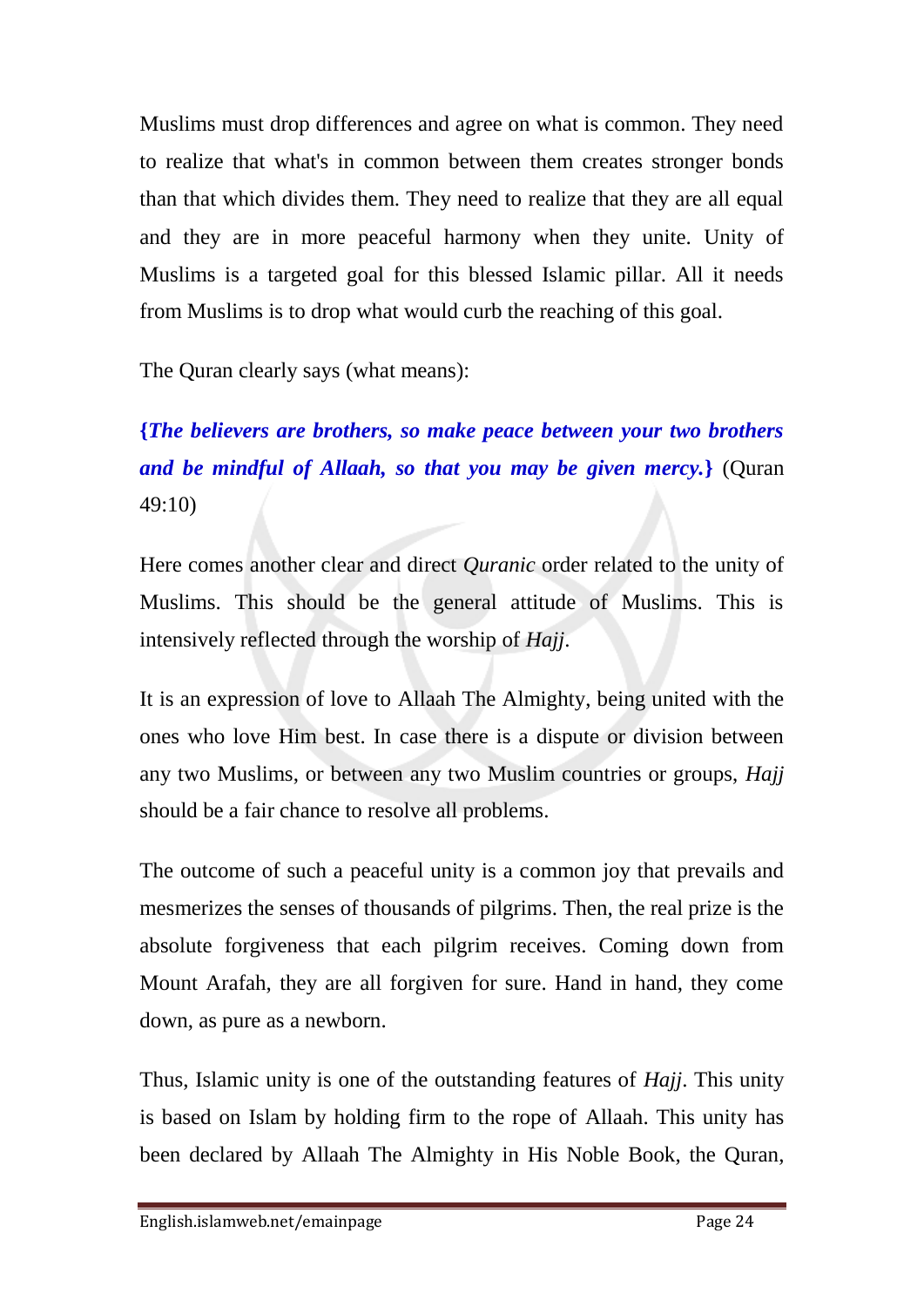and it has been implemented and practiced by Prophet *Muhammad* his Companions, and followers. Since the time of the Messenger of Allaah  $\frac{360}{1000}$  this political unity has been propagated from generation to generation, up until the time when the rope that unified the Muslims was eliminated.

How do we view Islamic unity from a social perspective? In other words, how do we look at this unity, as individuals?

Allaah The Almighty Says in the Quran (what means): **{***"Hold fast, All together by the rope which Allaah stretches out for you, and be not divided among yourselves."***}** This verse indicates two things, two orders: Hold fast, All together to the rope of Allaah, and do not be divided.

First, hold fast, all together to the rope of Allaah The Almighty is a general order, which includes every single Muslim without exception, whether they are rulers or being ruled. And every individual Muslim is responsible according to his/her ability and authority. No one is exempt from this responsibility. At the same time, no one should be over burdened with the total responsibility of unifying the Muslim *Ummah.*

The second thing the previous *Ayah* (Verse) indicates is, do not be divided among yourselves. This is also a general order, which is meant for all members of the Muslim *Ummah* without exception.

Allaah's miracles will not come to support Muslims that are divided among themselves. Allaah The Almighty advises us in His Glorious book (which means): **{***"And obey Allaah and His Messenger, and do not dispute (with one another) lest you lose courage and your strength depart…"***}**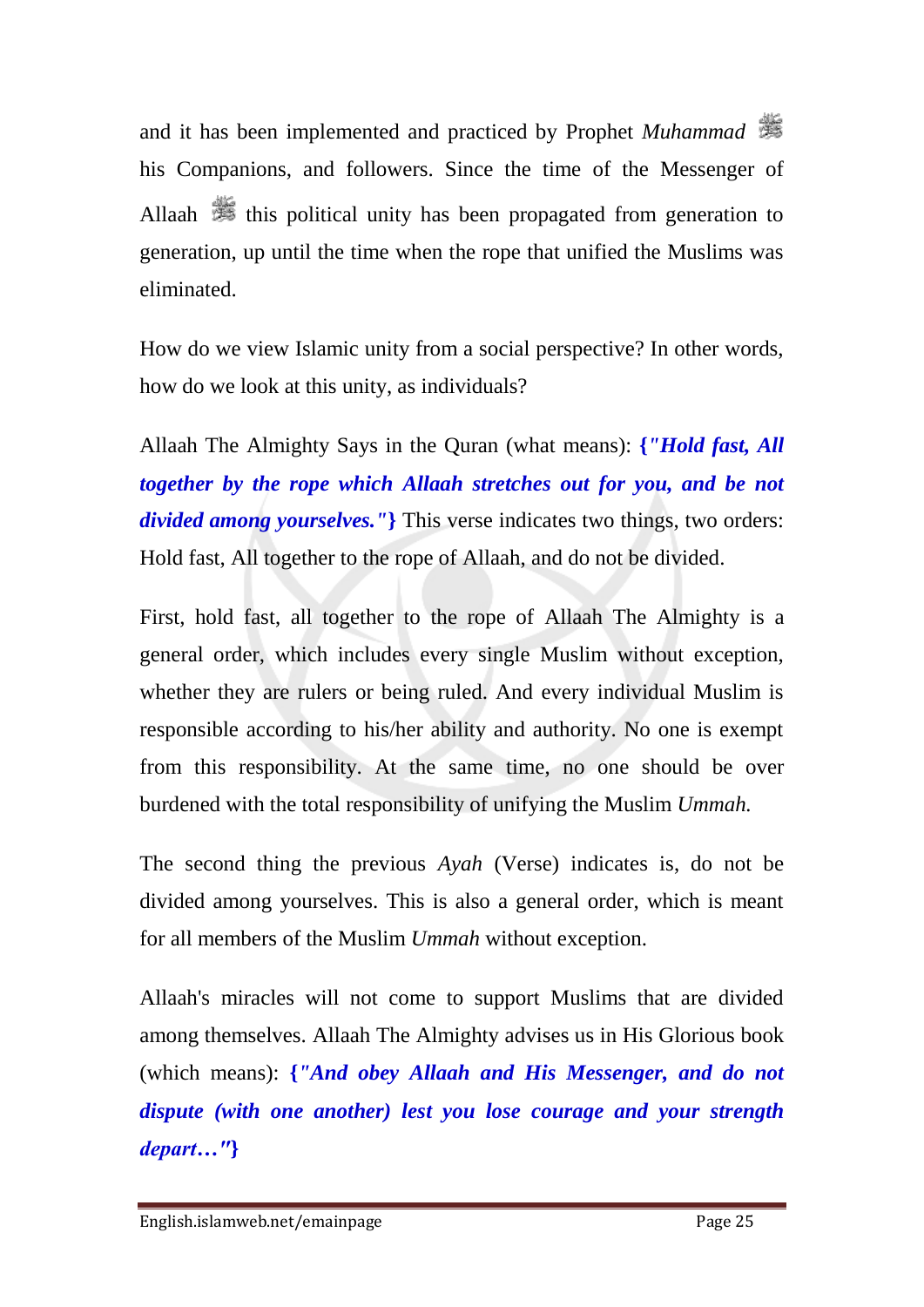Therefore, brotherhood among Muslims is an obligation. This approach can be found clearly from the life of the Prophet Muhammad  $\frac{dS}{dx}$  at the early stages of establishing Islamic state on earth. The first Islamic State was established by the Prophet **in** himself in *Madeenah* after his migration from *Makkah*. This state has actually prevailed since the declaration of a new doctrine that was set by the Prophet . This doctrine clarifies and regulates the relations among the Muslims themselves as well as their relations with neighboring non-Muslims.

It must be noted that the existence of the first Islamic State was preceded by Islamic unity among the individual Muslims in the form of brotherhood. *Imam Ibn-Haajar*  $z^2$ , narrated in his *Sharh Saheeh Al-Bukhaari* that, *"The establishment of brotherhood happened twice among Muslims at the time of the Prophet once among Makkah's Muslims before migration, and once between the immigrants and the local Muslims in Madeenah after migration. (Vol. 7, Page 191)"* This second "solidifying of brotherhood" was much more serious than the first one. It was more than just emotional support, but it included material support and they even used to inherit from each other, after death (the two brothers) without being blood relatives.

We as individuals or Islamic organizations are responsible to reestablish the unity among ourselves and any shortcoming of other brothers will not relieve us from this responsibility to the best of our ability.

The Islamic Unity among ourselves cannot be achieved by just occasional exchange of warm emotions, but we must work objectively to come up with one work plan in which every one of us has his share of duty to fulfill. Islamic Unity among individual Muslims and Islamic